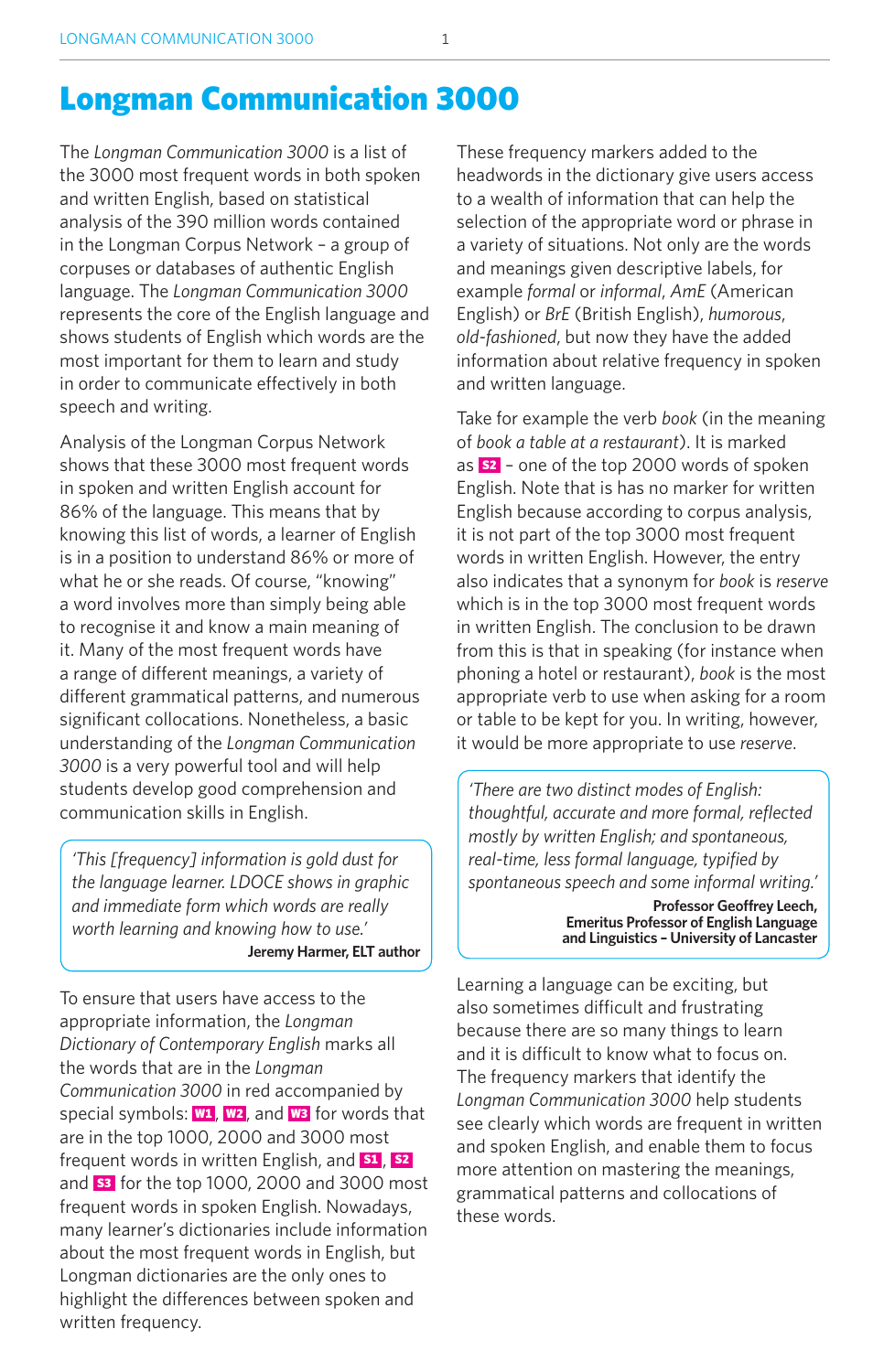# Longman Communication 3000

**a** *indefinite article, determiner* S1, W1 abandon *v* W3 ability *n* S2, W1 able *adj* S1, W1 about *prep* S1, W1 about *adv* S1, W1 above *adv, prep* S2, W1 above *adj* W3 abroad *adv* S2, W3 absence *n* S3, W2 absolute *adj* S2, W3 absolutely *adv* S1, W3 absorb *v* W3 abuse *n* S2, W3 academic *adj* W2 accept *v* S1, W1 acceptable *adj* S3, W3 access *n* S2, W1 accident *n* S2, W2 accommodation *n* S2, W2 accompany *v* W2 according to *prep* S2, W1 account *n* S1, W1 account *v* S3, W2 accurate *adj* S2, W3 accuse *v* W3 achieve *v* S2, W1 achievement *n* S3, W2 acid *n* W3 acknowledge *v* S3, W3 acquire *v* W2 across *adv, prep* S1, W1 act *n* S1, W1 act *v* S2, W1 action *n* S1, W1 active *adj* S2, W2 activist *n* S3 activity *n* S2, W1 actor *n* W3 actual *adj* S1, W2 actually *adv* S1, W1 ad *n* S3, W3 adapt *v* W3 add *v* S1, W1 addition *n* S3, W1 additional *adj* S3, W2 address *n* S2, W2 address *v* S2, W2 adequate *adj* S3, W3 adjust *v* W3 administration *n* S2, W2 administrative *adj* W3 admire *v* S3 admission *n* W3 admit *v* S2, W1 adopt *v* S3, W2

adult *n* S2, W2 adult *adj* W3 advance *n* S2, W2 advance *v* W3 advanced *adj* W3 advantage *n* S2, W1 advert *n* S3 advertise *v* S3, W3 advertisement *n* S3 advertising *n* W3 advice *n* S2, W2 advise *v* S2, W2 adviser *n* S3, W3 affair *n* S2, W1 affect *v* S2, W1 afford *v* S1, W3 afraid *adj* S1, W2 after *prep, conj, adv* S1, W1 afternoon *n* S1, W2 afterwards *adv* S2, W3 again *adv* S1, W1 against *prep* S1, W1 age *n* S1, W1 aged *adj* W3 agency *n* S3, W1 agent *n* S3, W2 aggressive *adj* S3 ago *adv* S1, W1 agree *v* S1, W1 agreement *n* S2, W1 agriculture *n* W2 ahead *adv* S1, W2 aid *n* S2, W2 aim *n* S2, W2 aim *v* S2, W2 air *n* S1, W1 aircraft *n* S2, W2 airline *n* S2, W3 airport *n* S3, W3 alarm *n* S2 album *n* S3, W3 alcohol *n* W3 alive *adj* S2, W3 all *determiner, predeterminer, pron*  S1, W1 all *adv* S1, W1 allow *v* S1, W1 allowance *n* S2, W3 all right *adj, adv, interjection* S1, W2 almost *adv* S1, W1 alone *adj, adv* S2, W1 along *adv* S1, W1 along *prep* S1, W1 alongside *adv, prep* W3 already *adv* S1, W1

also *adv* S1, W1 alter *v* S3, W3 alternative *adj* S2, W2 alternative *n* S2, W3 although *conj* S1, W1 altogether *adv* S2, W3 always *adv* S1, W1 amazing *adj* S2 ambition *n* W3 ambulance *n* S3 among *prep* S2, W1 amount *n* S1, W1 an *indefinite article, determiner* S1, W1 analyse *v* W3 analysis *n* S3, W1 analyst *n* W2 ancient *adj* W2 and *conj* S1, W1 anger *n* W3 angle *n* S3, W3 angry *adj* S3, W3 animal *n* S1, W1 announce *v* S2, W1 announcement *n* S3, W3 annoy *v* S3 annual *adj* S2, W2 another *determiner, pron*  S1, W1 answer *n* S1, W1 answer *v* S1, W2 anticipate *v* S3 anxiety *n* S3, W3 anxious *adj* S3, W3 any *determiner, pron* S1, W1 any *adv* S2 anybody *pron* S1, W3 anyhow *adv* S3 anyone *pron* S1, W1 anything *pron* S1, W1 anyway *adv* S1, W2 anywhere *adv* S1, W3 apart *adv, adj* S2, W1 apartment *n* S2, W3 apologize *v* S2 apology *n* S3 apparent *adj* W2 apparently *adv* S1, W2 appeal *n* S2, W1 appeal *v* S3, W3 appear *v* S2, W1 appearance *n* W2 apple *n* S2, W3 application *n* S1, W1 apply *v* S1, W1 appoint *v* S2, W2

appointment *n* S2, W2 appreciate *v* S2, W3 approach *n* S2, W1 approach *v* S2, W2 appropriate *adj* S2, W1 approval *n* S2, W3 approve *v* S3, W2 approximate *adj* S3, W3 architect *n* W3 architecture *n* S3, W3 area *n* S1, W1 argue *v* S2, W1 argument *n* S1, W1 arise *v* S3, W2 arm *n* S1, W1 armed *adj* S3, W3 army *n* S1, W1 around *adv, prep* S1, W1 arrange *v* S2, W2 arrangement *n* S2, W2 arrest *v* W3 arrival *n* W3 arrive *v* S2, W1 art *n* S1, W1 article *n* S2, W1 artificial *adj* S3 artist *n* S3, W2 as *conj* S1, W1 as *prep, adv* S1, W1 ashamed *adj* S3 aside *adv* S3, W3 ask *v* S1, W1 asleep *adj* S2 aspect *n* S2, W1 assess *v* S2, W2 assessment *n* S3, W2 assignment *n* S2 assist *v* S3, W3 assistance *n* S3, W2 assistant *n* S3 associate *v* S3, W2 association *n* S3, W1 assume *v* S2, W1 assumption *n* S2, W2 assure *v* S2, W3 at *prep* S1, W1 atmosphere *n* S3, W2 attach *v* S2, W2 attack *n* S2, W2 attack *v* S3, W2 attempt *n* S2, W1 attempt *v* S2, W2 attend *v* S2, W2 attention *n* S2, W1 attitude *n* S2, W1 attorney *n* S2, W3 attract *v* S2, W2

S1 = one of the 1000 most frequent words in Spoken English; W1 = one of the 1000 most frequent words in Written English

S2 = one of the 2000 most frequent words in Spoken English; W<sub>2</sub> = one of the 2000 most frequent words in Written English S3 = one of the 3000 most frequent words in Spoken English; W8 = one of the 3000 most frequent words in Written English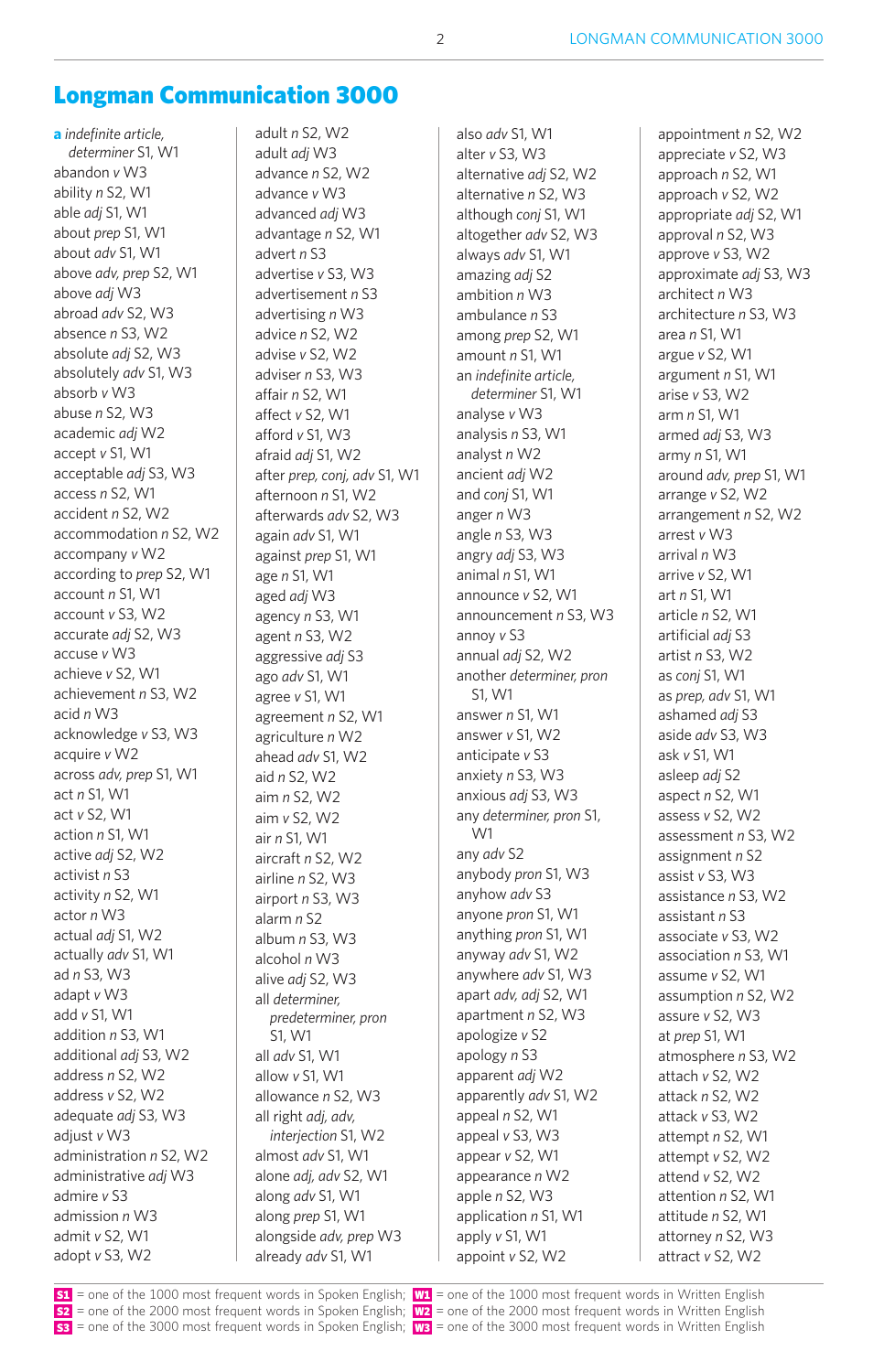# LONGMAN COMMUNICATION 3000

beat *n* S3

attraction *n* W3 attractive *adj* S2, W2 audience *n* S2, W2 aunt *n* S3, W3 author *n* W2 authority *n* W1 automatic *adj* S3 automatically *adv* S3, W3 autumn *n* W3 available *adj* S1, W1 average *adj* S2, W2 average *n* S2 avoid *v* S2, W1 awake *adj* S3 award *n* S3, W2 award *v* W3 aware *adj* S1, W1 awareness *n* W3 away *adv* S1, W1 awful *adj* S1 awkward *adj* S3

**baby** *n* S1, W1

back *adv* S1, W1 back *n* S1, W1 back *v* S2, W3 back *adj* S2, W3 background *n* S2, W2 backwards *adv* S3 bacon *n* S3 bad *adj* S1, W1 badly *adv* S3, W3 bag *n* S1, W2 bake *v* S3 balance *n* S2, W2 balance *v* S3 ball *n* S1, W2 ban *n* W3 band *n* S2, W2 bang *v* S3 bang *n* S3 bank *n* S1, W1 bar *n* S1, W1 barrier *n* W3 base *v* S1, W1 base *n* S2, W2 baseball *n* S3, W2 basic *adj* S2, W1 basically *adv* S1 basis *n* S2, W1 basket *n* S3 bat *n* S3 bath *n* S2, W3 bathroom *n* S2, W3 battery *n* S2 battle *n* W2 be *auxiliary* S1, W1 be *v* S1, W1 beach *n* S2, W2 bean *n* S2 bear *v* S2, W2 beard *n* S3 beat *v* S2, W2

beautiful *adj* S1, W2 beauty *n* S3, W2 because *conj* S1, W1 because *prep* S1, W1 become *v* S1, W1 bed *n* S1, W1 bedroom *n* S1, W2 beef *n* S3 beer *n* S2, W3 before *adv* S1, W1 before *conj* S1, W1 before *prep* S1, W1 beforehand *adv* S3 begin *v* S1, W1 beginning *n* S1, W2 behalf *n* S3, W3 behave *v* S3, W3 behaviour *n* S2, W1 behind *prep, adv* S1, W1 being *n* S2, W3 belief *n* S3, W2 believe *v* S1, W1 bell *n* S2, W3 belong *v* S2, W2 below *adv, prep* S2, W2 belt *n* S2, W3 bench *n* S2, W3 bend *v* S3, W3 beneath *adv, prep* W2 benefit *n* S2, W1 benefit *v* S2, W3 beside *prep* S3, W2 best *adj* S1, W1 best *adv* S1, W2 bet *v* S1 bet *n* S3 better *adj* S1, W1 better *adv* S1, W1 between *adv, prep* S1, W1 beyond *prep, adv* S2, W1 bicycle *n* W3 bid *n* W3 big *adj* S1, W1 bike *n* S2 bill *n* S1, W1 bin *n* S2 bird *n* S2, W2 birth *n* S2, W2 birthday *n* S1, W3 biscuit *n* S2 bit *adv, pron* S1, W1 bit *n* S1, W1 bite *v* S2 bite *n* S3 bitter *adj* S3, W3 black *adj* S1, W1 blade *n* S3 blame *v* S2, W3 blank *adj* S3 bless *v* S3 blind *adj* S2, W3 block *n* S2, W2

block *v* S3 bloke *n* S2 blonde *adj* S3 blood *n* S2, W1 blow *v* S2, W3 blow *n* S3, W3 blue *adj* S1, W2 board *n* S1, W1 boat *n* S1, W2 body *n* S1, W1 boil *v* S3 boiler *n* S3 boiling *adj* S3 bomb *n* S3, W3 bone *n* S2, W2 bonus *n* S2 book *n* S1, W1 book *v* S2 boom *n* S3 boot *n* S2, W3 border *n* S3, W2 bored *adj* S3 boring *adj* S2 born *v* S1, W2 borrow *v* S2, W3 boss *n* S2, W3 both *determiner, predeterminer, pron*  S1, W1 bother *v* S1, W3 bottle *n* S1, W2 bottom *adj* S1, W3 bottom *n* S1, W3 bounce *v* S3 bound *adj* S2, W3 bowl *n* S2, W3 box *n* S1, W1 boy *n* S1, W1 boyfriend *n* S3 brain *n* S2, W2 branch *n* S2, W2 brave *adj* S3 bread *n* S2, W3 break *n* S2, W2 break *v* S1, W1 breakfast *n* S2, W2 breast *n* S3 breath *n* S3, W2 breathe *v* S3, W3 brick *n* S2, W3 bridge *n* S2, W2 brief *adj* S2, W2 briefly *adv* S2, W3 bright *adj* S2, W2 brilliant *adj* S2, W3 bring *v* S1, W1 broad *adj* S2, W2 brother *n* S1, W1 brown *adj* S2, W2 brush *n* S3 brush *v* S3 buck *n* S1 bucket *n* S2

buddy *n* S3 budget *n* S1, W2 bug *n* S3 build *v* S1, W1 builder *n* S3 building *n* S1, W1 bump *v* S3 bunch *n* S2 burn *v* S2, W3 burn *n* S3 burst *v* W3 bury *v* W3 bus *n* S1, W2 business *n* S1, W1 busy *adj* S1, W2 but *conj* S1, W1 but *prep* S2, W3 but *adv* S2, W3 butcher *n* S3 butter *n* S2 button *n* S2 buy *v* S1, W1 buyer *n* S3, W3 by *adv* S1, W1 by *prep* S1, W1 bye *interjection* S1 bye *n* S3

**cabinet** *n* S2, W2 cable *n* W3 cake *n* S2, W3 calculate *v* S2, W3 calculation *n* S2 calculator *n* S3 calendar *n* S3 call *n* S1, W1 call *v* S1, W1 calm *adj* S3, W3 camera *n* S2, W3 camp *n* S3, W3 campaign *n* S2, W1 can *modal* S1, W1 can *n* S2 cancel *v* S2 cancer *n* S2, W2 candidate *n* W2 candle *n* S3 candy *n* S3 cap *n* S3 capable *adj* S2, W2 capacity *n* S3, W2 capital *n* S3, W1 capital *adj* S2, W3 captain *n* W3 capture *v* W3 car *n* S1, W1 card *n* S1, W2 care *n* S1, W1 care *v* S1, W2 career *n* S2, W2 careful *adj* S1, W2 carefully *adv* S2, W2 carpet *n* S2, W3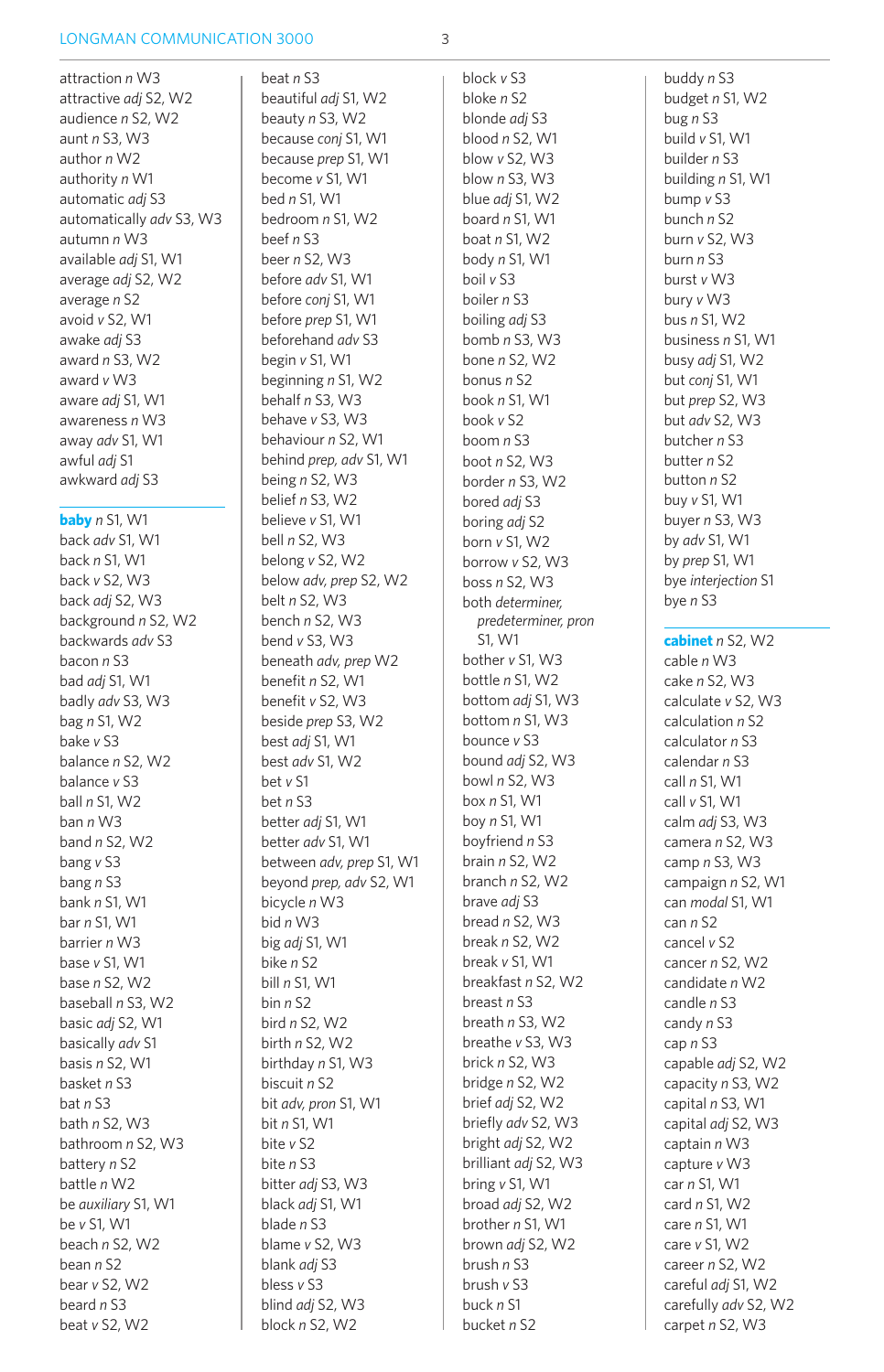carrot *n* S3 carry *v* S1, W1 cartoon *n* S3 case *n* S1, W1 cash *n* S2, W2 cash *v* S3 cast *v* W3 castle *n* W3 cat *n* S1, W3 catalogue *n* W3 catch *v* S1, W1 category *n* S2, W2 cause *v* S1, W1 cause *n* S2, W1 CD *n* S3, W3 cease *v* W3 ceiling *n* S3, W3 celebrate *v* W3 celebration *n* S3 cell *n* S3, W2 cellphone *n* S2, W3 cent *n* S1, W1 centimetre *n* S3, W3 central *adj* S1, W1 centre *n* S1, W1 century *n* S2, W1 cereal *n* S3 certain *adj* S1, W1 certainly *adv* S1, W1 certificate *n* S3, W3 chain *n* S3, W2 chair *n* S1, W2 chairman *n* S3, W1 challenge *n* S2, W2 challenge *v* S3, W3 champion *n* W3 championship *n* W3 chance *n* S1, W1 change *n* S1, W1 change *v* S1, W1 channel *n* S3, W2 chap *n* S2 chapter *n* S3, W1 character *n* S1, W1 characteristic *n* S3, W2 characterize *v* W3 charge *n* S1, W1 charge *v* S1, W2 charity *n* S3, W3 chart *n* S3, W3 chase *v* S3 chat *n* S2 cheap *adj* S1, W2 cheat *v* S3 check *v* S1, W2 check *n* S1, W3 cheek *n* W3 cheese *n* S2, W3 chemical *adj* W3 chemical *n* S3, W3 chemist *n* S3 chemistry *n* S2

cheque *n* S2

cherry *n* S3 chest *n* S2, W3 chicken *n* S2 chief *adj* S2, W2 chief *n* W3 child *n* S1, W1 childhood *n* W3 chip *n* S2, W3 chocolate *n* S2 choice *n* S1, W1 choose *v* S1, W1 chop *v* S3 chuck *v* S3 church *n* S1, W1 cigarette *n* S2, W3 cinema *n* S3 circle *n* S2, W2 circuit *n* W3 circumstance *n* S2, W1 citizen *n* S2, W2 city *n* S1, W1 civil *adj* S3, W2 claim *n* S2, W1 claim *v* S1, W1 class *n* S1, W1 classic *adj* W3 classical *adj* W3 classroom *n* S3, W3 clean *adj* S2, W2 clean *v* S1, W3 cleaner *n* S3 clear *adj* S1, W1 clear *v* S1, W2 clearly *adv* S1, W1 clerk *n* S3 clever *adj* S2 click *v* S3 client *n* S2, W1 climate *n* W3 climb *v* W2 clock *n* S2, W3 close *adj* S1, W1 close *adv* S2, W2 close *v* S1, W1 closed *adj* S3 closely *adv* S3, W2 closet *n* S3 cloth *n* S3 clothes *n* S2, W2 cloud *n* S3, W3 club *n* S1, W1 clue *n* S2 coach *n* S3, W2 coal *n* S2, W2 coast *n* S3, W2 coat *n* S2, W3 code *n* S2, W2 coffee *n* S1, W2 coin *n* S3 cold *adj* S1, W1 collapse *v* S3 collar *n* S3 colleague *n* S2, W2

collect *v* S1, W2 collection *n* S2, W1 college *n* S1, W2 colour *n* S1, W1 column *n* S3, W2 combination *n* S3, W2 combine *v* S3, W2 come *v* S1, W1 comfort *n* W3 comfortable *adj* S2, W3 command *n* W3 comment *n* S1, W2 comment *v* S3, W3 commercial *adj* S3, W2 commission *n* S3, W2 commit *v* S2, W2 commitment *n* S2, W2 committee *n* S3, W1 common *adj* S1, W1 communicate *v* S3, W3 communication *n* S2, W1 community *n* S1, W1 company *n* S1, W1 compare *v* S1, W1 comparison *n* S3, W2 compete *v* S3, W3 competition *n* S2, W1 competitive *adj* S3, W3 complain *v* S2, W3 complaint *n* S3, W3 complete *adj* S2, W1 complete *v* S2, W1 completely *adv* S1, W2 complex *adj* S3, W2 complicated *adj* S2 component *n* W2 comprehensive *adj* W3 comprise *v* W3 computer *n* S1, W1 concentrate *v* S2, W2 concentration *n* S3, W2 concept *n* S3, W2 concern *n* S1, W1 concern *v* W3 concerned *adj* S1, W1 concerning *prep* W3 concert *n* S3, W3 conclude *v* S3, W2 conclusion *n* S3, W2 condition *n* S2, W1 conduct *n* W3 conduct *v* W2 conference *n* S2, W1 confidence *n* S2, W2 confident *adj* S3, W3 confine *v* W3 confirm *v* S2, W2 conflict *n* S3, W2 confused *adj* S3 confusing *adj* S3 confusion *n* S3, W3 congratulation *n* S3 connect *v* S2, W2

# 4 LONGMAN COMMUNICATION 3000

connection *n* S3, W2 conscious *adj* S2, W3 consciousness *n* W3 consent *n* W3 consequence *n* S3, W2 consider *v* S1, W1 considerable *adj* S3, W1 considerably *adv* S3 consideration *n* S2, W2 consist *v* W3 consistent *adj* S3, W3 constant *adj* S3, W3 constantly *adv* S3, W3 constitute *v* W3 construct *v* W3 construction *n* S3, W2 consult *v* S3, W3 consumer *n* S3, W2 consumption *n* W3 contact *n* S2, W2 contact *v* S2, W2 contain *v* S2, W1 contemporary *adj* W2 content *n* S3, W2 contest *n* W3 context *n* S2, W2 continue *v* S1, W1 continuous *adj* S3, W3 contract *n* S1, W1 contrast *n* W2 contribute *v* S3, W2 contribution *n* S2, W2 control *n* S1, W1 control *v* S2, W1 convenient *adj* S3 convention *n* W2 conventional *adj* W3 conversation *n* S1, W2 convert *v* W3 conviction *n* W3 convince *v* S3, W3 cook *v* S1, W3 cooker *n* S3 cookie *n* S3, W3 cool *adj* S2, W3 cool *v* S2 cooperation *n* S3, W3 cope *v* S2, W3 copy *n* S1, W2 copy *v* S2 core *n* W3 corn *n* S3 corner *n* S1, W2 correct *adj* S1, W2 correct *v* S3 corridor *n* S3, W3 cost *n* S1, W1 cost *v* S1, W2 cottage *n* S3, W3 cotton *n* W3 could *modal* S1, W1 council *n* S2, W2 count *v* S2, W3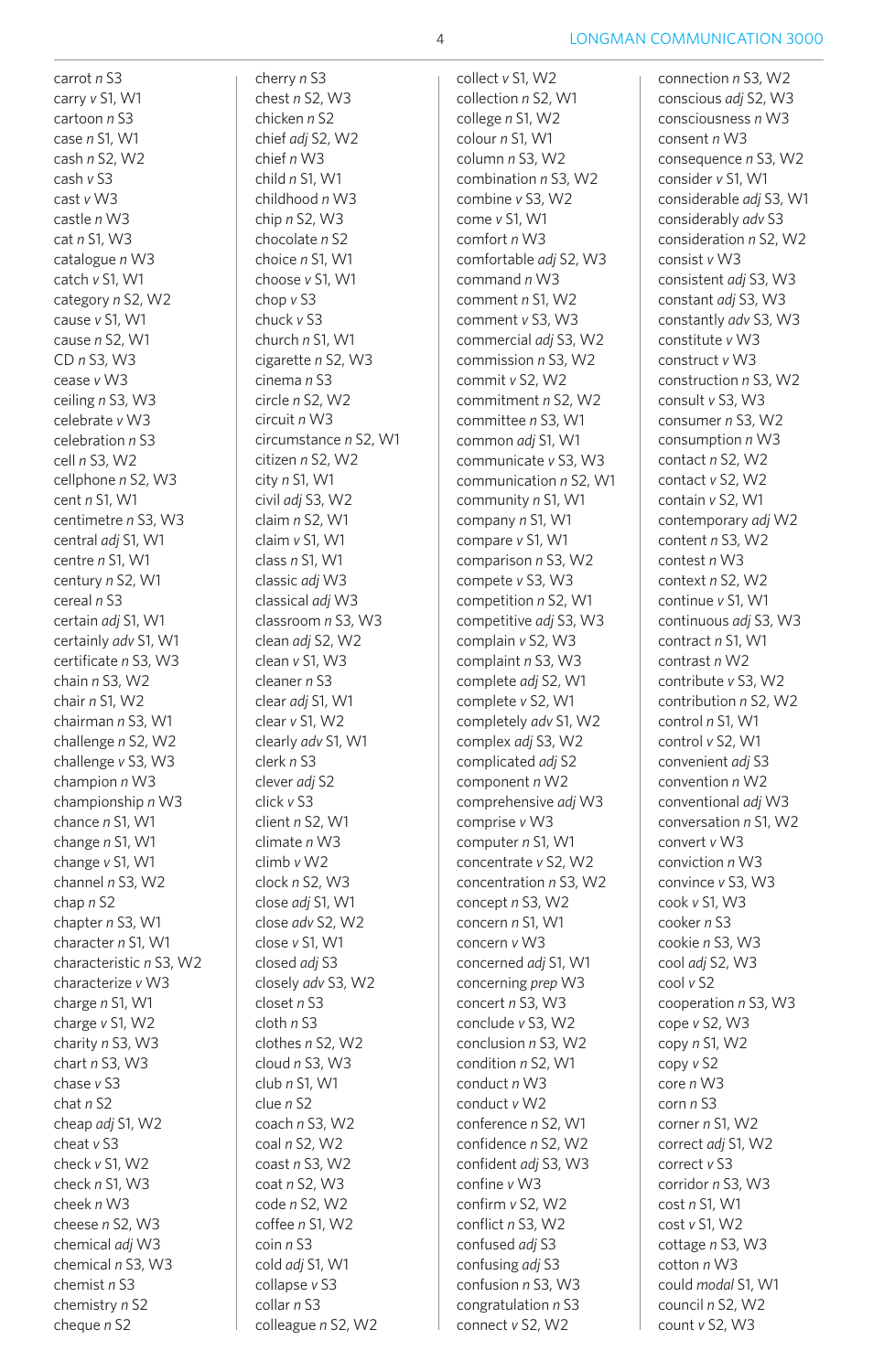counter *n* S3 country *n* S1, W1 countryside *n* S3, W3 county *n* W2 couple *n* S1, W1 courage *n* S3 course *n* S1, W1 court *n* S1, W1 cousin *n* S2 cover *n* S1, W2 cover *v* S1, W1 cow *n* S2 crack *v* S3 craft *n* W3 crash *n* S3 crazy *adj* S2 create *v* S2, W1 creation *n* W2 creative *adj* W3 creature *n* W3 credit *n* S2, W2 credit card *n* S3, W3 crew *n* S3, W3 crime *n* S2, W2 criminal *adj* S3, W2 crisis *n* S3, W2 criterion *n* W2 critic *n* W3 critical *adj* S3, W2 criticism *n* S3, W2 criticize *v* W3 crop *n* W3 cross *adj* S2 cross *n* S3, W3 cross *v* S2, W2 crowd *n* S3, W2 crown *n* W3 crucial *adj* W2 cruel *adj* S3 cry *n* W3 cry *v* S2, W2 cultural *adj* W2 culture *n* S2, W1 cup *n* S1, W1 cupboard *n* S2 curious *adj* S3 currency *n* W2 current *adj* S2, W2 current *n* W3 currently *adv* S2, W2 curtain *n* S3, W3 curve *n* S3, W3 cushion *n* S3 custom *n* W3 customer *n* S1, W1 cut *n* S2, W2 cut *v* S1, W1 cute *adj* S2 cycle *n* S3, W3

**dad** *n* S1, W3 daddy *n* S1 daft *adj* S3

daily *adj* S3, W2 damage *n* S3, W2 damage *v* S3, W3 dance *n* S2, W3 dance *v* S2, W3 danger *n* S2, W2 dangerous *adj* S2, W2 dare *v* S3, W3 dark *adj* S2, W1 darkness *n* W3 darling *n* S2 data *n* S1, W1 database *n* S3, W3 date *n* S1, W1 date *v* S3, W3 daughter *n* S1, W1 day *n* S1, W1 dead *adj* S1, W1 dead *adv* S3 deaf *adj* W3 deal *n* S1, W1 deal *v* S1, W1 dealer *n* W3 dear *adj* S2, W2 dear *interjection* S1 dear *n* S2 death *n* S1, W1 debate *n* S2, W2 debt *n* S3, W2 decade *n* W2 decent *adj* S3 decide *v* S1, W1 decision *n* S1, W1 declare *v* W2 decline *n* W2 decline *v* W3 deep *adj* S2, W1 deep *adv* W3 deeply *adv* W3 defeat *n* W3 defeat *v* W3 defence *n* S2, W1 defend *v* S3, W3 define *v* S2, W2 definite *adj* S3 definitely *adv* S1 definition *n* S2, W2 degree *n* S2, W1 delay *n* W3 delay *v* W3 deliberately *adv* S3 deliver *v* S2, W2 delivery *n* S3, W3 demand *n* S2, W1 demand *v* W2 democracy *n* W2 democratic *adj* W2 demonstrate *v* S3, W2 demonstration *n* W3 dentist *n* S3 deny *v* S3, W2 department *n* S2, W1 departure *n* W3

depend *v* S1, W2 dependent *adj* W3 deposit *n* S3, W3 depression *n* W3 depth *n* S3, W3 derive *v* W3 describe *v* S2, W1 description *n* S2, W2 desert *n* W3 deserve *v* S3, W3 design *n* S2, W1 design *v* S3, W1 designer *n* W3 desire *n* W2 desk *n* S2, W2 desperate *adj* S3, W3 despite *prep* S3, W1 destroy *v* S2, W2 destruction *n* W3 detail *n* S2, W1 detailed *adj* W2 detect *v* W3 determination *n* W3 determine *v* W2 determined *adj* W3 develop *v* S2, W1 development *n* S1, W1 device *n* S3, W2 devil *n* S3 diagram *n* S3 diamond *n* S3 diary *n* S3 die *v* S1, W1 diet *n* S3, W2 differ *v* W3 difference *n* S1, W1 different *adj* S1, W1 difficult *adj* S1, W1 difficulty *n* S2, W1 dig *v* S2 dimension *n* W3 dinner *n* S1, W2 direct *adj* S2, W1 direct *v* S3, W2 direction *n* S1, W1 directly *adv* S2, W2 director *n* S2, W1 directory *n* S3 dirt *n* S3 dirty *adj* S2, W3 disabled *adj* S3, W3 disagree *v* S3 disappear *v* S2, W2 disappoint *v* W3 disappointed *adj* S3, W3 disaster *n* S3, W3 disc *n* S2, W3 discipline *n* S3, W3 discount *n* S3 discover *v* S2, W1 discovery *n* W3 discuss *v* S2, W1 discussion *n* S2, W1

disease *n* S3, W1 disgusting *adj* S2 dish *n* S2, W3 disk *n* S2, W3 dismiss *v* W3 display *n* S3, W2 display *v* W2 dispute *n* W2 distance *n* S2, W2 distant *adj* W3 distinct *adj* W3 distinction *n* W3 distinguish *v* S3, W3 distribute *v* W2 distribution *n* W2 district *n* S3, W2 disturb *v* W3 divide *v* S2, W2 division *n* S3, W1 divorce *n* S3 do *auxiliary* S1, W1 do *v* S1, W1 doctor *n* S1, W1 document *n* S2, W2 dog *n* S1, W1 dollar *n* S1, W2 domestic *adj* W2 dominant *adj* W3 dominate *v* W3 door *n* S1, W1 dot *n* S2 double *adj* S1, W2 double *v* S3 doubt *n* S1, W1 doubt *v* S2 down *adv, prep, adj* S1, W1 downstairs *adv* S2 downtown *adv* S3, W3 dozen *number* S2, W3 draft *n* S2, W3 drag *v* S3, W3 drama *n* W3 dramatic *adj* W3 draw *n* S3 draw *v* S1, W1 drawer *n* S3 drawing *n* S3, W3 dream *n* S2, W2 dream *v* S3, W3 dress *n* S2, W2 dress *v* S2, W2 drink *n* S1, W2 drink *v* S1, W2 drive *n* S2, W2 drive *v* S1, W1 driver *n* S1, W2 drop *n* S2, W3 drop *v* S1, W2 drug *n* S2, W1 drunk *adj* S3 dry *adj* S2, W2 dry *v* S2, W3 duck *n* S3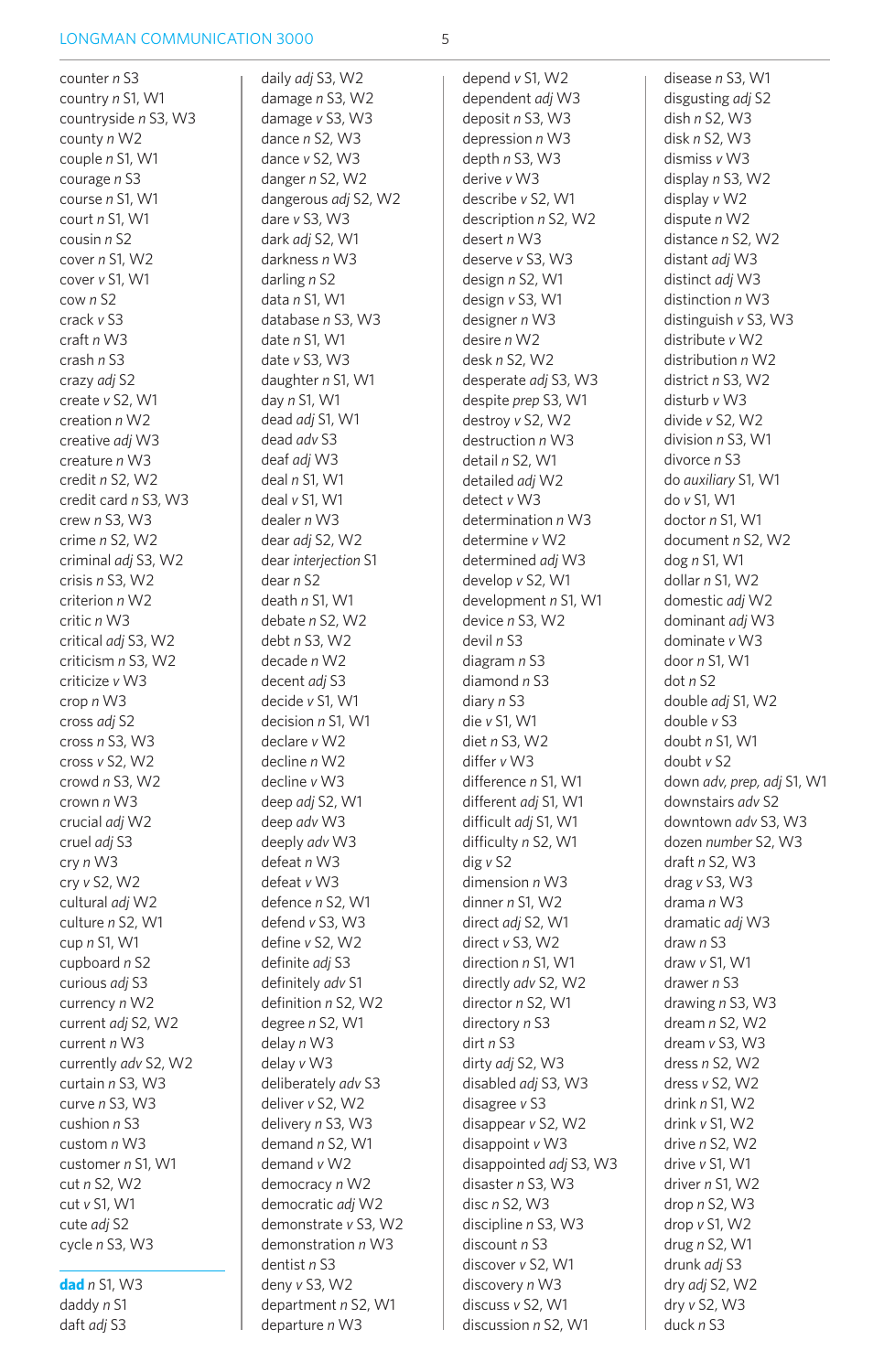dude *n* S3 due *adj* S1, W1 dull *adj* S3 dumb *adj* S3 dump *v* S3 during *prep* S1, W1 dust *n* S3, W3 duty *n* S2, W1 DVD *n* S3, W3

**each** *determiner, pron, adv*  S1, W1 each other *pron* S1, W1 ear *n* S2, W2 early *adj* S1, W1 early *adv* S1, W1 earn *v* S2, W2 earth *n* S2, W2 ease *v* W3 easily *adv* S2, W1 east *n* S1, W2 eastern *adj* S2, W2 easy *adj* S1, W1 easy *adv* S2 eat *v* S1, W1 economic *adj* S2, W1 economics *n* W3 economy *n* S2, W1 edge *n* S2, W2 edition *n* W3 editor *n* W2 education *n* S1, W1 educational *adj* S3, W2 effect *n* S1, W1 effective *adj* S2, W1 effectively *adv* S3, W2 efficiency *n* W3 efficient *adj* S3, W3 effort *n* S1, W1 egg *n* S1, W2 either *conj* S1, W1 either *determiner, pron*  S1, W1 elderly *adj* S3, W2 elect *v* S3, W3 election *n* S2, W1 electric *adj* S2, W3 electrical *adj* S3 electricity *n* S2, W3 electronic *adj* S3, W3 element *n* S2, W1 elevator *n* S3, W3 else *adv* S1, W1 elsewhere *adv* S3, W2 email *n* S2, W2 email *v* S2, W2 embarrassed *adj* S3 emerge *v* W2 emergency *n* S3, W3 emotion *n* W3 emotional *adj* S3, W3 emphasis *n* S3, W2 emphasize *v* S3, W2

empire *n* W3 employ *v* S3, W2 employee *n* S2, W2 employer *n* S2, W2 employment *n* S2, W1 empty *adj* S2, W2 enable *v* S3, W1 encounter *v* W3 encourage *v* S2, W1 encouraging *adj* S3 end *n* S1, W1 end *v* S1, W1 enemy *n* W2 energy *n* S2, W1 engage *v* W3 engine *n* S2, W2 engineer *n* S3, W3 engineering *n* S3, W3 enhance *v* W3 enjoy *v* S1, W1 enjoyable *adj* S3 enormous *adj* S2, W3 enough *adv* S1, W1 enough *determiner, pron*  S1, W2 enquiry *n* S2, W2 ensure *v* S2, W1 enter *v* S2, W1 enterprise *n* W2 entertainment *n* S3, W3 enthusiasm *n* W3 enthusiastic *adj* S3 entire *adj* S3, W2 entirely *adv* S2, W2 entitle *v* S3, W3 entrance *n* S3, W3 entry *n* S3, W2 envelope *n* S3 environment *n* S1, W1 environmental *adj* S2, W2 equal *adj* S1, W2 equal *v* S2 equally *adv* S3, W2 equipment *n* S2, W2 equivalent *adj* W3 era *n* W3 error *n* S3, W2 escape *n* S3 escape *v* S3, W2 especially *adv* S1, W1 essay *n* S3 essential *adj* S3, W2 essentially *adv* S2, W3 establish *v* S2, W1 establishment *n* W2 estate *n* S2, W2 estimate *n* S3, W2 estimate *v* S3, W2 ethnic *adj* W3 even *adv* S1, W1 evening *n* S1, W1 event *n* S1, W1 eventually *adv* S1, W2

ever *adv* S1, W1 every *determiner* S1, W1 everybody *pron* S1, W3 everyone *pron* S1, W1 everything *pron* S1, W1 everywhere *adv* S2, W3 evidence *n* S2, W1 evil *adj* S3, W3 exact *adj* S3 exactly *adv* S1, W2 exam *n* S1 examination *n* W2 examine *v* S3, W2 example *n* S1, W1 excellent *adj* S1, W2 except *conj, prep* S2, W2 exception *n* S3, W2 exchange *n* S2, W1 excitement *n* S3, W3 exciting *adj* S2, W3 exclude *v* W3 excuse *n* S3 excuse *v* S1 executive *adj* W3 executive *n* S3, W2 exercise *n* S2, W2 exercise *v* S3, W2 exhibition *n* W2 exist *v* S2, W1 existence *n* S3, W2 existing *adj* S2, W2 exit *n* S3 expand *v* S3, W3 expansion *n* W3 expect *v* S1, W1 expectation *n* S3, W2 expenditure *n* W3 expense *n* S3, W2 expensive *adj* S1, W2 experience *n* S1, W1 experience *v* S2, W2 experienced *adj* S3 experiment *n* S3, W2 experimental *adj* W3 expert *adj* W3 expert *n* S3, W2 explain *v* S1, W1 explanation *n* S3, W2 explore *v* S3, W2 explosion *n* W3 export *n* W2 expose *v* W3 express *v* S2, W1 expression *n* S2, W2 extend *v* S3, W2 extension *n* S3, W3 extensive *adj* W3 extent *n* S2, W1 external *adj* W2 extra *adj* S1, W2 extraordinary *adj* S3, W3 extreme *adj* S3, W3 extremely *adv* S2, W2

# 6 LONGMAN COMMUNICATION 3000

eye *n* S1, W1

**face** *n* S1, W1 face *v* S1, W1 facility *n* S2, W1 fact *n* S1, W1 factor *n* S3, W1 factory *n* S2, W2 fail *v* S2, W1 failure *n* S3, W2 fair *adj* S1, W2 fair *adv* S2, W3 fairly *adv* S1, W2 faith *n* S3, W2 fall *n* S2, W2 fall *v* S1, W1 false *adj* W3 familiar *adj* S3, W2 family *n* S1, W1 famous *adj* S2, W2 fan *n* S3, W2 fancy *adj* S3 fancy *v* S2 fantastic *adj* S3 far *adj* S1, W1 far *adv* S1, W1 farm *n* S2, W2 farmer *n* S2, W2 fascinating *adj* S3 fashion *n* S3, W2 fast *adj* S2, W2 fast *adv* S2, W3 fat *adj* S2, W3 father *n* S1, W1 fault *n* S2, W3 favour *n* S2, W3 favour *v* W3 favourite *adj* S3, W3 fear *n* S3, W1 fear *v* W2 feature *n* S2, W1 feature *v* W3 federal *adj* W1 fee *n* S3, W3 feed *v* S1, W2 feedback *n* S3 feel *v* S1, W1 feeling *n* S1, W1 fellow *adj* W3 female *adj* S3, W2 female *n* W3 fence *n* S3 festival *n* S3, W3 fetch *v* S3 few *determiner, pron, adj*  S1, W1 field *n* S1, W1 fight *n* S2, W3 fight *v* S1, W1 figure *n* S1, W1 figure *v* S1, W3 file *n* S1, W2 file *v* S3, W3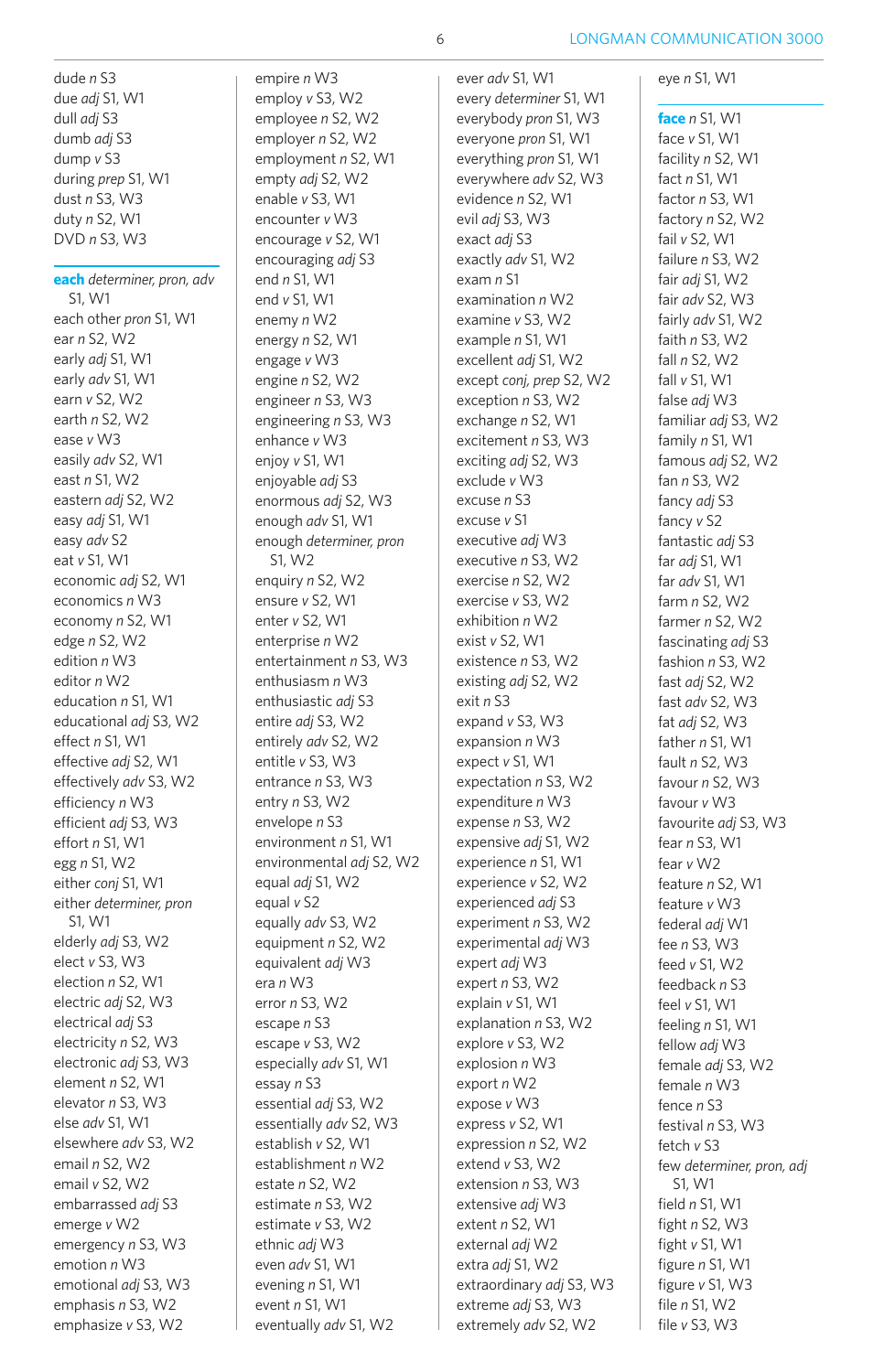fill *v* S1, W1 film *n* S1, W1 filthy *adj* S3 final *adj* S1, W1 final *n* W3 finally *adv* S2, W1 finance *n* S3, W2 finance *v* W3 financial *adj* S2, W1 find *v* S1, W1 finding *n* W2 fine *adj* S1, W1 fine *adv* S3 finger *n* S2, W2 finish *n* S3 finish *v* S1, W2 fire *n* S1, W1 fire *v* S3, W3 firm *adj* S3, W2 firm *n* S1, W1 first *adj* S1, W1 first *adv* S1, W2 firstly *adv* S3 fish *n* S1, W1 fish *v* S3 fishing *n* S3 fit *adj* S2, W3 fit *v* S1, W2 fix *v* S2, W2 fixed *adj* S3, W3 flash *v* S3 flat *adj* S2, W2 flat *n* S2, W3 flavour *n* W3 flesh *n* W3 flight *n* S3, W2 flood *v* W3 floor *n* S1, W1 flow *n* S3, W2 flow *v* W3 flower *n* S2, W2 fly *v* S2, W2 focus *n* S3, W2 focus *v* S3, W2 fold *v* W3 folk *n* S2, W3 follow *v* S1, W1 following *adj* S3, W1 food *n* S1, W1 foot *n* S1, W1 football *n* S1, W2 for *prep* S1, W1 force *n* S2, W1 force *v* S2, W1 foreign *adj* S3, W1 forest *n* S2, W2 forever *adv* S2, W3 forget *v* S1, W1 forgive *v* S3 fork *n* S3 form *n* S1, W1 form *v* S2, W1 formal *adj* S2, W2

formally *adv* S3 formation *n* W3 former *adj* S2, W1 formula *n* S3, W3 forth *adv* S2 fortnight *n* S3 fortunate *adj* S3 fortune *n* S3, W3 forward *adj* S2, W3 forward *adv* S1, W1 foundation *n* W2 frame *n* S3, W3 frankly *adv* S3 free *adj* S1, W1 free *v* S3, W3 freedom *n* S3, W2 freeway *n* S2, W3 freeze *v* S3, W3 freezer *n* S3 frequent *adj* W3 frequently *adv* S3, W2 fresh *adj* S2, W2 fridge *n* S2 friend *n* S1, W1 friendly *adj* S2, W3 friendship *n* W3 frightened *adj* S3 from *prep* S1, W1 front *adj* S1, W2 front *n* S1, W1 fruit *n* S2, W3 fry *v* S3 fuel *n* S3, W2 fulfil *v* W3 full *adj* S1, W1 fully *adv* S2, W2 fun *adj* S2, W3 fun *n* S2, W3 function *n* S3, W1 fund *n* S3, W1 fund *v* S3, W3 fundamental *adj* W2 funeral *n* S3 funny *adj* S1, W3 furniture *n* S2, W3 further *adv* S1, W1 fuss *n* S3 future *adj* S1, W1 future *n* S1, W1

### **gain** *n* W3 gain *v* S3, W2

gallery *n* W3 game *n* S1, W1 gang *n* S3 gap *n* S2, W2 garage *n* S2 garbage *n* S3 garden *n* S1, W1 garlic *n* S3 gas *n* S1, W2 gasoline *n* S3, W3 gate *n* S2, W2

gather *v* S3, W2 gay *adj* S3, W3 gear *n* S3 gene *n* S3, W3 general *adj* S1, W1 generally *adv* S2, W1 generate *v* S3, W2 generation *n* S3, W2 generous *adj* W3 gentle *adj* S3, W3 gentleman *n* S2, W2 gently *adv* W3 genuine *adj* S3, W3 get *v* S1, W1 giant *adj* W3 gift *n* S2, W2 girl *n* S1, W1 girlfriend *n* S3 give *v* S1, W1 glad *adj* S2, W3 glance *n* W3 glass *n* S1, W1 global *adj* W2 glove *n* S3 go *n* S1 go *v* S1, W1 goal *n* S2, W1 god *n* S1, W1 gold *adj* S3, W3 gold *n* S2, W2 golden *adj* W3 golf *n* S2, W3 good *adj* S1, W1 good morning *interjection*   $52$ good night *interjection* S3 goodbye *interjection* S3 goodness *n* S2 goods *n* S2, W2 gorgeous *adj* S3 gosh *interjection* S2 govern *v* W3 government *n* S2, W1 governor *n* W3 grab *v* S2, W3 grade *n* S2, W3 gradually *adv* S3, W3 gram *n* S3 grammar *n* S3, W3 grand *adj* S2, W3 grandad *n* S3 grandfather *n* S3 grandma *n* S2 grandmother *n* S3 grandpa *n* S3 granny *n* S3 grant *n* S2, W2 grant *v* S2, W2 graph *n* S3 grass *n* S2, W2 grateful *adj* S3, W3 great *adj* S1, W1 greatly *adv* W3

green *adj* S1, W2 green *n* S2, W3 grey *adj* S2, W2 grocery *n* S3 gross *adj* S3 ground *n* S1, W1 group *n* S1, W1 grow *v* S1, W1 growth *n* S3, W1 guarantee *n* S3 guarantee *v* S2, W3 guard *n* S3, W3 guess *n* S3 guess *v* S1, W3 guest *n* S3, W2 guidance *n* S3, W3 guide *n* S3, W2 guide *v* W3 guilty *adj* S2, W3 guitar *n* S3, W3 gun *n* S2, W2 guy *n* S1, W3 **habit** *n* S3, W3 hair *n* S1, W1 half *adv* S2 half *n* S1, W2 half *predeterminer, pron, adj* S1, W1 halfway *adj, adv* S3 hall *n* S2, W2 hand *n* S1, W1 hand *v* S2, W2 handbag *n* S3 handle *n* S3 handle *v* S2, W2 handy *adj* S3 hang *v* S1, W2 happen *v* S1, W1 happy *adj* S1, W1 hard *adj* S1, W1 hard *adv* S1, W2 hardly *adv* S2, W2 harm *n* S3, W3 hat *n* S1, W3 hate *v* S1, W3 have *v* S1, W1 have *v* S1, W1 have *v* S1, W3 he *pron* S1, W1 head *n* S1, W1 head *v* S2, W2 headquarters *n* W3 health *n* S1, W1 healthy *adj* S3, W3 hear *v* S1, W1 hearing *n* S3, W2 heart *n* S1, W1 heat *n* S2, W2 heat *v* S3 heater *n* S3 heating *n* S3

heaven *n* S3, W3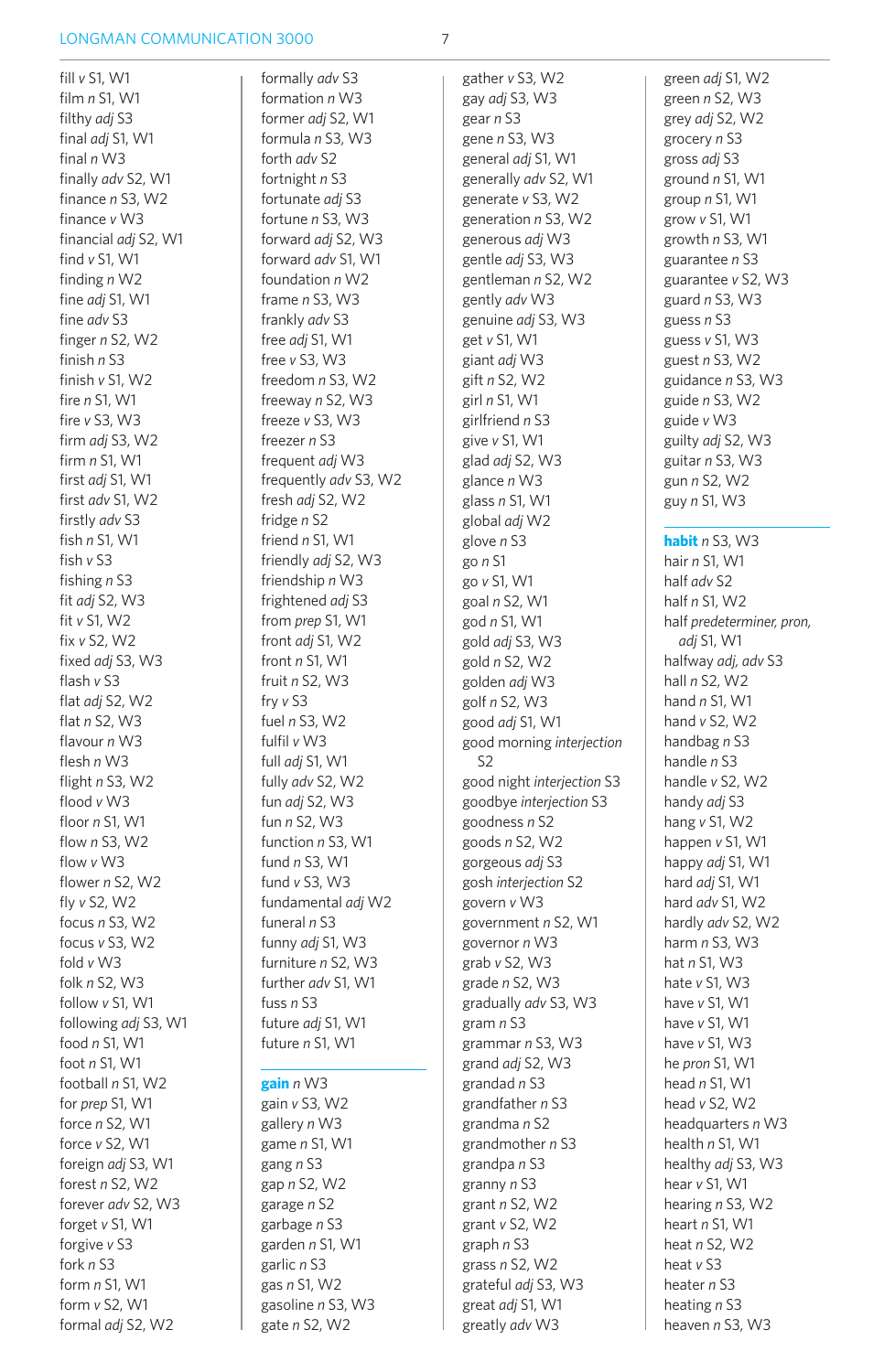heavily *adv* W3 heavy *adj* S1, W1 height *n* S2, W3 hell *n* S1, W3 hello *interjection, n* S1 help *n* S1, W1 help *v* S1, W1 helpful *adj* S2, W3 hence *adv* W3 her *determiner* S1, W1 her *pron* S1, W1 here *adv* S1, W1 hero *n* W3 hers *pron* S3, W3 herself *pron* S2, W1 hesitate *v* W3 hi *interjection* S1 hide *v* S2, W2 high *adj* S1, W1 high *adv* S3 highlight *v* W3 highly *adv* S2, W2 highway *n* S3 hill *n* S2, W2 him *pron* S1, W1 himself *pron* S1, W1 hire *v* S2, W3 his *determiner, pron* S1, W1 historian *n* W3 historical *adj* W2 history *n* S2, W1 hit *n* S3, W3 hit *v* S1, W2 hold *n* S2, W3 hold *v* S1, W1 holder *n* W2 holding *n* W3 hole *n* S1, W2 holiday *n* S1, W2 holy *adj* W3 home *adv* S1, W1 home *n* S1, W1 homework *n* S2 honest *adj* S1, W3 honestly *adv* S2 honey *n* S2 honour *n* W3 hook *n* S3 hook *v* S3 hope *n* S2, W2 hope *v* S1, W1 hopefully *adv* S1 hopeless *adj* S3 horrible *adj* S2 horror *n* W3 horse *n* S1, W1 hospital *n* S1, W1 host *n* W3 hot *adj* S1, W2 hotel *n* S2, W1 hour *n* S1, W1 house *n* S1, W1

household *n* S3, W2

housing *n* W2 how *adv, conj* S1, W1 however *adv* S1, W1 huge *adj* S1, W2 human *adj* S2, W1 human *n* W3 hungry *adj* S2 hunt *v* W3 hurry *n* S3 hurry *v* S3 hurt *v* S1, W2 husband *n* S1, W1 **I** *pron* S1, W1 ice *n* S2, W3 ice cream *n* S2 idea *n* S1, W1 ideal *adj* S3, W3 ideally *adv* S3 identify *v* S2, W1 identity *n* W2 idiot *n* S3 if *conj* S1, W1 ignore *v* S2, W2 ill *adj* S3, W2 illegal *adj* W3 illness *n* S3, W3 illustrate *v* W2 image *n* S2, W1 imagination *n* S3, W3 imagine *v* S1, W2 immediate *adj* S3, W2 immediately *adv* S2, W1 impact *n* S3, W2 implement *v* W3 implication *n* S3, W2 imply *v* W2 import *n* W3 importance *n* S3, W1 important *adj* S1, W1 impose *v* S3, W2 impossible *adj* S2, W2 impress *v* S3, W3 impression *n* S2, W2 impressive *adj* W3 improve *v* S2, W1 improvement *n* S3, W2 in *adv* S1, W1 in *prep* S1, W1 inch *n* S2, W3 incident *n* S3, W2 include *v* S1, W1 including *prep* S2, W1 income *n* S2, W1 incorporate *v* W3 increase *n* S2, W1 increase *v* S2, W1 increasingly *adv* W2 incredible *adj* S3 incredibly *adv* S3 indeed *adv* S1, W1 independence *n* W2

independent *adj* S2, W2

index *n* W2 indicate *v* S3, W1 indication *n* S3, W3 individual *adj* S2, W1 individual *n* S2, W1 industrial *adj* S3, W1 industry *n* S2, W1 inevitable *adj* W3 inevitably *adv* W3 infant *n* W3 infection *n* W3 inflation *n* S3, W2 influence *n* S3, W1 influence *v* S3, W2 inform *v* S3, W3 informal *adj* W3 information *n* S1, W1 initial *adj* S3, W2 initially *adv* S3, W3 initiative *n* S3, W2 injure *v* W3 injury *n* S3, W2 inner *adj* S3, W2 innocent *adj* W3 innovation *n* W3 input *n* W3 inquiry *n* W2 insect *n* W3 inside *adv, prep* S2, W2 inside *n* S3 insist *v* S3, W2 inspection *n* W3 inspector *n* S3, W3 install *v* W3 instance *n* S3, W2 instant *adj* S3 instead *adv* S1, W1 institute *n* W3 institution *n* W1 instruction *n* S3, W2 instrument *n* W2 insurance *n* S2, W2 intellectual *adj* W3 intelligence *n* S3, W3 intelligent *adj* S3 intend *v* S2, W1 intense *adj* W3 intention *n* S3, W2 interaction *n* W3 interest *n* S1, W1 interested *adj* S1, W2 interesting *adj* S1, W2 internal *adj* W2 international *adj* S2, W1 internet *n* S2, W2 interpret *v* W3 interpretation *n* W2 interval *n* W3 intervention *n* W3 interview *n* S2, W2 interview *v* S2 into *prep* S1, W1 introduce *v* S2, W1

# 8 LONGMAN COMMUNICATION 3000

introduction *n* S3, W2 invest *v* S3, W3 investigate *v* W2 investigation *n* W2 investment *n* S2, W1 invite *v* S2, W2 involve *v* S2, W1 involved *adj* S2, W3 involvement *n* W3 iron *n* S2, W3 iron *v* S3 island *n* S3, W2 issue *n* S1, W1 issue *v* S3, W2 it *pron* S1, W1 item *n* S3, W2 its *determiner* S1, W1 itself *pron* S1, W1

# **jacket** *n* S2, W3

jam *n* S3 job *n* S1, W1 join *v* S1, W1 joint *adj* S2, W2 joke *n* S2, W3 joke *v* S3 journalist *n* W3 journey *n* S3, W2 joy *n* W3 judge *n* S2, W2 judge *v* S3, W3 judgment *n* W2 juice *n* S2 jump *n* S3 jump *v* S2, W3 jumper *n* S3 junior *adj* W3 jury *n* S3, W3 just *adv* S1, W1 justice *n* W2 justify *v* S3, W3

**keen** *adj* S3, W3 keep *v* S1, W1 kettle *n* S3 key *adj* S3, W2 key *n* S2, W2 keyboard *n* S3 kick *n* S3 kick *v* S2, W3 kid *n* S1, W2 kid *v* S2 kill *v* S1, W1 kilometre *n* S3, W3 kind *adj* S2, W3 kind *n* S1, W1 king *n* W1 kiss *v* S3, W3 kit *n* S3 kitchen *n* S1, W2 knee *n* S2, W2 knife *n* S3, W3 knock *v* S1, W3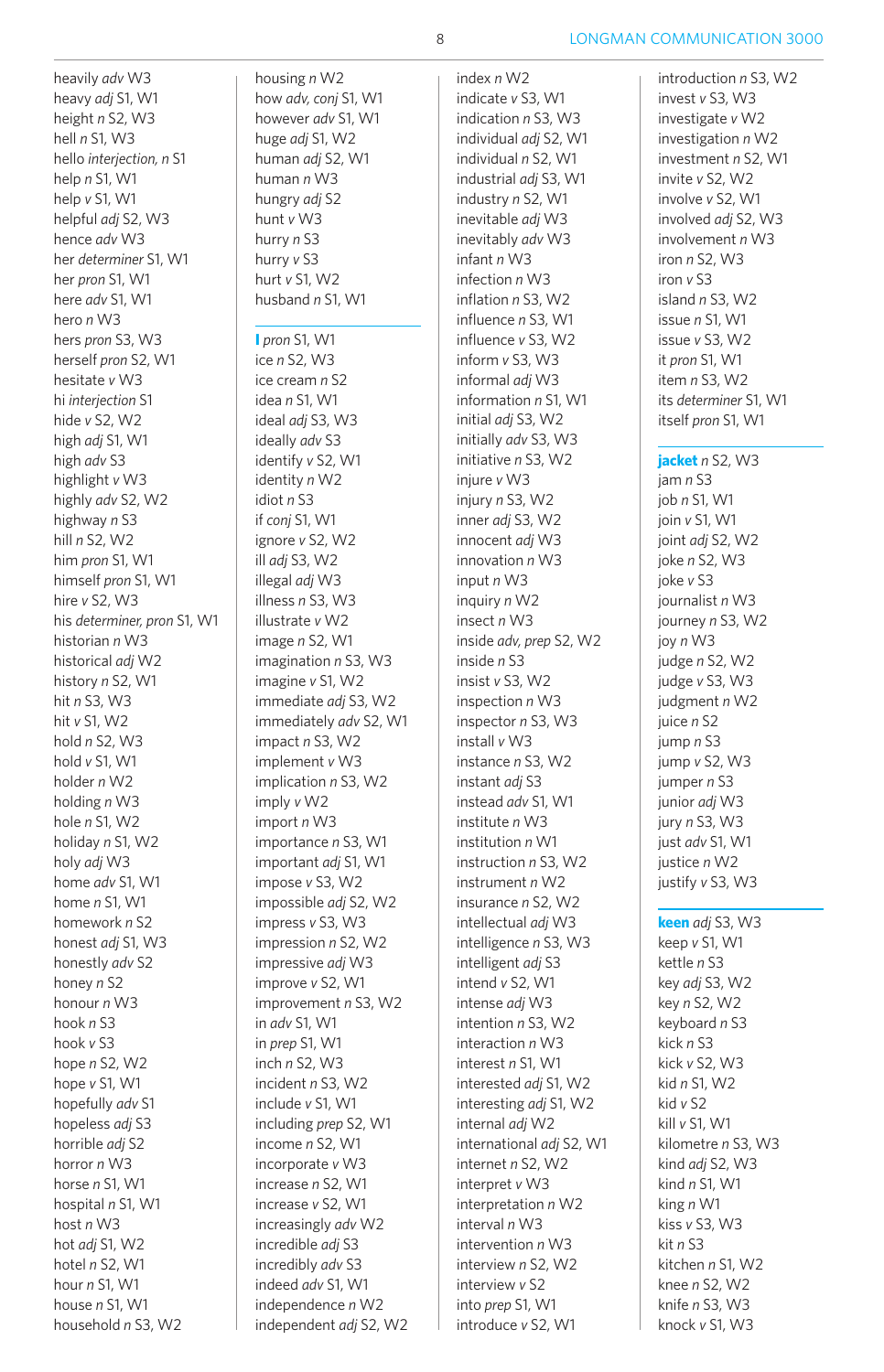know *v* S1, W1 knowledge *n* S2, W1 known *adj* W3

#### **lab** *n* S3

label *n* S3, W3 laboratory *n* W3 labour *n* S2, W1 lack *n* S3, W2 lack *v* W3 lad *n* S2, W3 ladder *n* S3 lady *n* S1, W2 lake *n* S3, W3 lamb *n* S3 lamp *n* S3 land *n* S1, W1 land *v* S2, W3 landlord *n* W3 landscape *n* W3 lane *n* S3, W3 language *n* S1, W1 large *adj* S1, W1 largely *adv* S3, W2 last *adv* S1, W1 last *determiner, adj* S1, W1 last *n, pron* S1, W1 last *v* S1, W2 late *adj* S1, W1 late *adv* S2, W3 later *adv* S1, W1 latter *n* W2 laugh *v* S2, W2 laugh *n* S3 launch *v* W2 law *n* S1, W1 lawyer *n* S3, W2 lay *v* S1, W2 layer *n* S3, W3 lazy *adj* S3 lead *v* S1, W1 lead *n* S2, W2 leader *n* S2, W1 leadership *n* S3, W2 leading *adj* W2 leaf *n* S2, W2 league *n* W2 lean *v* S3 learn *v* S1, W1 least *determiner, pron*  S1, W1 leather *n* W3 leave *v* S1, W1 leave *n* S3, W2 lecture *n* S2, W3 left *adj* S1, W1 left *adv* S3, W3 left *n* S3, W3 leg *n* S1, W1 legal *adj* S2, W1 legislation *n* W2 leisure *n* W3 lend *v* S3, W3

length *n* S2, W2 less *adv* S1, W1 less *determiner, pron* S1, W1 lesson *n* S2, W3 let *v* S1, W1 letter *n* S1, W1 level *adj* S1, W2 level *n* S1, W1 liberal *adj* W2 library *n* S2, W1 licence *n* S3, W2 lick *v* S3 lid *n* S3 lie *v* S2, W1 lie *v* S3, W3 lie *n* S3 life *n* S1, W1 lift *v* S2, W2 lift *n* S3, W3 light *adj* S1, W1 light *n* S1, W1 light *v* S2, W3 lighting *n* S3 like *prep* S1, W1 like *v* S1, W1 like *adv* S1 like *conj* S1 like *n* W3 likely *adj* S1, W1 limit *n* S2, W2 limit *v* S3, W2 limitation *n* W3 limited *adj* W2 line *n* S1, W1 link *n* S3, W2 link *v* S3, W2 lip *n* S3, W2 liquid *n* W3 list *n* S1, W1 list *v* S2, W3 listen *v* S1, W1 literally *adv* S2 literary *adj* W2 literature *n* S3, W2 little *adj* S1, W1 little *adv* S1, W1 little *determiner, pron*  S1, W1 live *v* S1, W1 live *adi* S3, W3 lively *adj* S3 living *n* S2 load *n* S1, W3 loan *n* S2, W2 local *adj* S1, W1 locate *v* W3 location *n* S3, W2 lock *n* S2 lock *v* S2, W3 log *n* S3 logical *adj* S3 lonely *adj* S3

long *adv* S1, W1 long-term *adj* W3 look *n* S1, W1 look *v* S1, W1 loose *adj* S3, W3 lord *n* S3, W2 lorry *n* S3 lose *v* S1, W1 loss *n* S2, W1 lost *adi* S2, W3 lot *pron*, *adv* S1, W1 lot *n* S2 loud *adj* S2, W3 loud *adv* S3 lounge *n* S3 love *n* S1, W1 love *v* S1, W1 lovely *adj* S1, W3 lover *n* W3 low *adj* S1, W1 lower *v* S3, W3 lower *adj* W3 luck *n* S2, W3 luckily *adv* S3 lucky *adj* S2, W3 lump *n* S2 lunch *n* S1, W2 lunchtime *n* S3 **machine** *n* S1, W1 machinery *n* W3 mad *adj* S2, W3 madam *n* S3 magazine *n* S2, W2 magic *n* W3 mail *n* S3, W3 mail *v* S3 main *adj* S1, W1 mainly *adv* S2, W2 maintain *v* S2, W1 maintenance *n* W3 major *adj* S1, W1 majority *n* S2, W1 make *v* S1, W1 male *adj* S3, W2 male *n* W3 mall *n* S3, W3 man *n* S1, W1 manage *v* S1, W1 management *n* S1, W1 manager *n* S1, W1 manner *n* S3, W2 manufacturer *n* W2 manufacturing *n* W3 many *determiner, pron, adj*  S1, W1 map *n* S2, W2

march *v* W2 march *n* W3 margin *n* W3 mark *n* S3, W2 mark *v* S2, W2 market *n* S1, W1 marketing *n* S3, W3 marriage *n* S2, W2 married *adj* S2, W2 marry *v* S1, W2 marvellous *adj* S2 mass *n* W2 mass *adj* W3 massive *adj* S2, W3 master *n* S2, W2 match *n* S2, W2 match *v* S3, W2 mate *n* S2 material *n* S1, W1 material *adj* W3 math *n* S2 maths *n* S2 matter *n* S1, W1 matter *v* S1, W3 maximum *adj* S3, W3 may *modal* S1, W1 maybe *adv* S1, W1 me *pron* S1, W1 meal *n* S2, W2 mean *v* S1, W1 meaning *n* S2, W1 means *n* S2, W2 meanwhile *adv* W2 measure *v* S2, W2 measure *n* W2 measurement *n* W3 meat *n* S2, W3 mechanism *n* S3, W3 media *n* S2, W2 medical *adj* S2, W2 medicine *n* S2, W3 medieval *adj* W3 medium *adj* S3 meet *v* S1, W1 meeting *n* S1, W1 member *n* S1, W1 membership *n* S2, W2 memory *n* S2, W1 mental *adj* S2, W2 mention *v* S1, W1 menu *n* S3 mere *adj* W3 merely *adv* S3, W2 mess *n* S2 mess *v* S2 message *n* S1, W2 messy *adj* S3 metal *n* S2, W2 method *n* S1, W1 metre *n* S2, W3 middle *adj* S1, W2 middle *n* S1, W2 midnight *n* S3 might *modal* S1, W1 mile *n* S1, W1 military *adj* S2, W1 milk *n* S2, W3 millimetre *n* S3

long *adj* S1, W1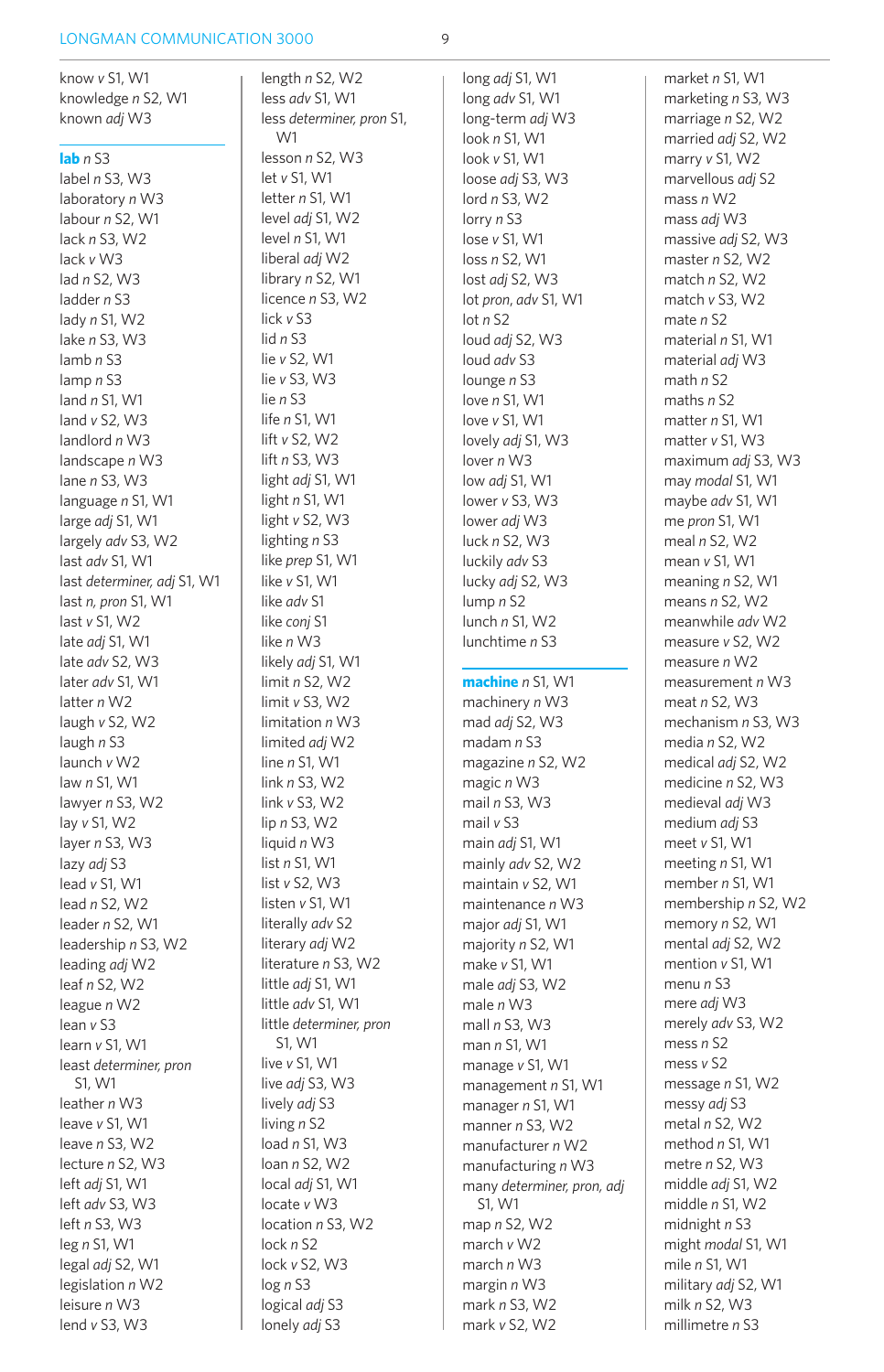mind *n* S1, W1 mind *v* S1, W2 mine *n* S2, W3 mine *pron* S1 mineral *n* W3 minimum *adj* S2, W3 minister *n* S1, W1 ministry *n* W2 minor *adj* S2, W2 minority *n* S3, W2 minute *n* S1, W1 mirror *n* S3, W3 misery *n* S3 miss *v* S1, W2 miss *n* S2 mission *n* S3, W2 mistake *n* S2, W2 mix *v* S2, W3 mixed *adj* S2 mixture *n* S3, W3 mobile *n* S2 mobile phone *n* S2, W3 mode *n* W3 model *n* S2, W1 modern *adj* S1, W1 mom *n* S1 moment *n* S1, W1 mommy *n* S3 money *n* S1, W1 monitor *v* S3, W3 month *n* S1, W1 mood *n* S3, W3 moon *n* W3 moral *adj* S3, W2 more *adv* S1, W1 more *determiner, pron*  S1, W1 moreover *adv* W2 morning *n* S1, W1 mortgage *n* W3 most *adv* S1, W1 most *determiner, pron*  S1, W1 mostly *adv* S2, W3 mother *n* S1, W1 motion *n* W3 motor *n* S3, W3 motorway *n* S2 mountain *n* S3, W3 mouse *n* S2, W3 mouth *n* S2, W1 move *v* S1, W1 move *n* S2, W1 movement *n* S1, W1 movie *n* S1, W2 much *adv* S1, W1 much *determiner, pron*  S1, W1 mud *n* S3 mum *n* S1, W2 mummy *n* S1 murder *n* S3, W2 muscle *n* S2, W3

museum *n* S3, W2 mushroom *n* S3 music *n* S1, W1 musical *adj* S3, W3 must *modal* S1, W1 my *determiner* S1, W1 myself *pron* S1, W1 mystery *n* W3

#### **nail** *n* S3

naked *adj* S3 name *n* S1, W1 name *v* S2, W2 narrow *adj* S3, W2 nasty *adj* S2 nation *n* S3, W2 national *adj* S1, W1 native *adj* S3, W3 natural *adj* S2, W1 naturally *adv* S3, W3 nature *n* S1, W1 naughty *adj* S3 near *adv, prep* S1, W1 near *adj* S2, W3 nearby *adj* W3 nearly *adv* S1, W1 neat *adj* S2 necessarily *adv* S2, W2 necessary *adj* S2, W1 neck *n* S2, W2 need *n* S1, W1 need *v* S1, W1 negative *adj* S2, W2 negotiate *v* S3, W3 negotiation *n* S3, W2 neighbour *n* S2, W2 neighbourhood *n* S3, W3 neither *adv* S2, W3 neither *determiner, pron*   $M<sub>3</sub>$ nerve *n* S3, W3 nervous *adj* S3, W3 net *n* W3 net *v* W3 network *n* S3, W2 never *adv* S1, W1 nevertheless *adv* S3, W2 new *adj* S1, W1 newly *adv* W3 news *n* S1, W1 newspaper *n* S2, W2 next *adv* S1, W1 next *determiner, adj* S1, W1 nice *adj* S1, W2 nicely *adv* S3 night *n* S1, W1 nil *n* S3 no *adv* S1, W1 no *determiner* S1, W1 no one *pron* S1, W2 no way *adv* S2 nobody *pron* S1, W2 nod *v* W2

noisy *adj* S3 none *pron* S1, W2 nonsense *n* S3 nope *adv* S3 nor *conj, adv* S2, W1 normal *adj* S1, W1 normally *adv* S1, W2 north *n* S1, W2 northern *adj* S2, W2 nose *n* S2, W2 not *adv* S1, W1 notably *adv* W3 note *n* S1, W1 note *v* S3, W1 nothing *pron* S1, W1 notice *v* S1, W2 notice *n* S2, W2 notion *n* W3 novel *n* W3 now *adv* S1, W1 now *conj* S1, W3 nowadays *adv* S2 nowhere *adv* S2 nuclear *adj* W2 nuisance *n* S3 number *n* S1, W1 numerous *adj* W3 nurse *n* S2, W3 nut *n* S3

#### **object** *n* S3, W2

object *v* S2 objection *n* S3 objective *n* S3, W3 obligation *n* W3 observation *n* W3 observe *v* W2 obtain *v* S3, W2 obvious *adj* S2, W2 obviously *adv* S1, W2 occasion *n* S1, W2 occasional *adj* S3, W3 occasionally *adv* S2, W3 occupation *n* S3, W3 occupy *v* W2 occur *v* S1, W1 ocean *n* S3, W2 o'clock *adv* S1, W3 odd *adj* S1, W3 odds *n* S3 of *prep* S1, W1 of course *adv* S1, W1 off *adv, prep, adj* S1, W1 offence *n* S3, W2 offer *v* S1, W1 offer *n* S2, W1 office *n* S1, W1 officer *n* S1, W1 official *n* S3, W1 official *adj* S3, W2 often *adv* S1, W1 oil *n* S2, W1

OK *adj, adv* S1 OK *interjection* S1 old *adj* S1, W1 on *prep* S1, W1 on *adj, adv* S1, W1 once *adv* S1, W1 once *conj* S1, W1 one *number* S1, W1 one *pron* S1, W1 one *determiner* S1, W1 one another *pron* S3, W3 onion *n* S3 only *adj* S1, W1 only *adv* S1, W1 onto *prep* S1, W2 open *adj* S1, W1 open *v* S1, W1 opening *n* S3 operate *v* S2, W2 operation *n* S1, W1 operator *n* W3 opinion *n* S1, W2 opponent *n* W3 opportunity *n* S1, W1 oppose *v* S3, W3 opposite *prep* S2, W2 opposition *n* S3, W2 option *n* S1, W2 or *conj* S1, W1 orange *n* S3 order *n* S1, W1 order *v* S2, W2 ordinary *adj* S1, W2 organ *n* W3 organic *adj* W3 organization *n* S2, W1 organize *v* S1, W2 organized *adj* S3 origin *n* W2 original *adj* S1, W1 originally *adv* S2, W2 other *determiner, adj, pron*  S1, W1 otherwise *adv* S1, W2 ought to *modal* S1, W1 ounce *n* S3 our *determiner* S1, W1 ours *pron* S1 ourselves *pron* S1, W3 out *adv* S1, W1 out *prep* S1, W1 outcome *n* W3 output *n* W2 outside *adv, prep* S1, W1 outside *adj* S2, W2 outside *n* S3 outstanding *adj* W3 oven *n* S3 over *adv, adj* S1, W1 over *prep* S1, W1 overall *adj* S3, W2 overcome *v* W3 overseas *adv* W3

noise *n* S2, W2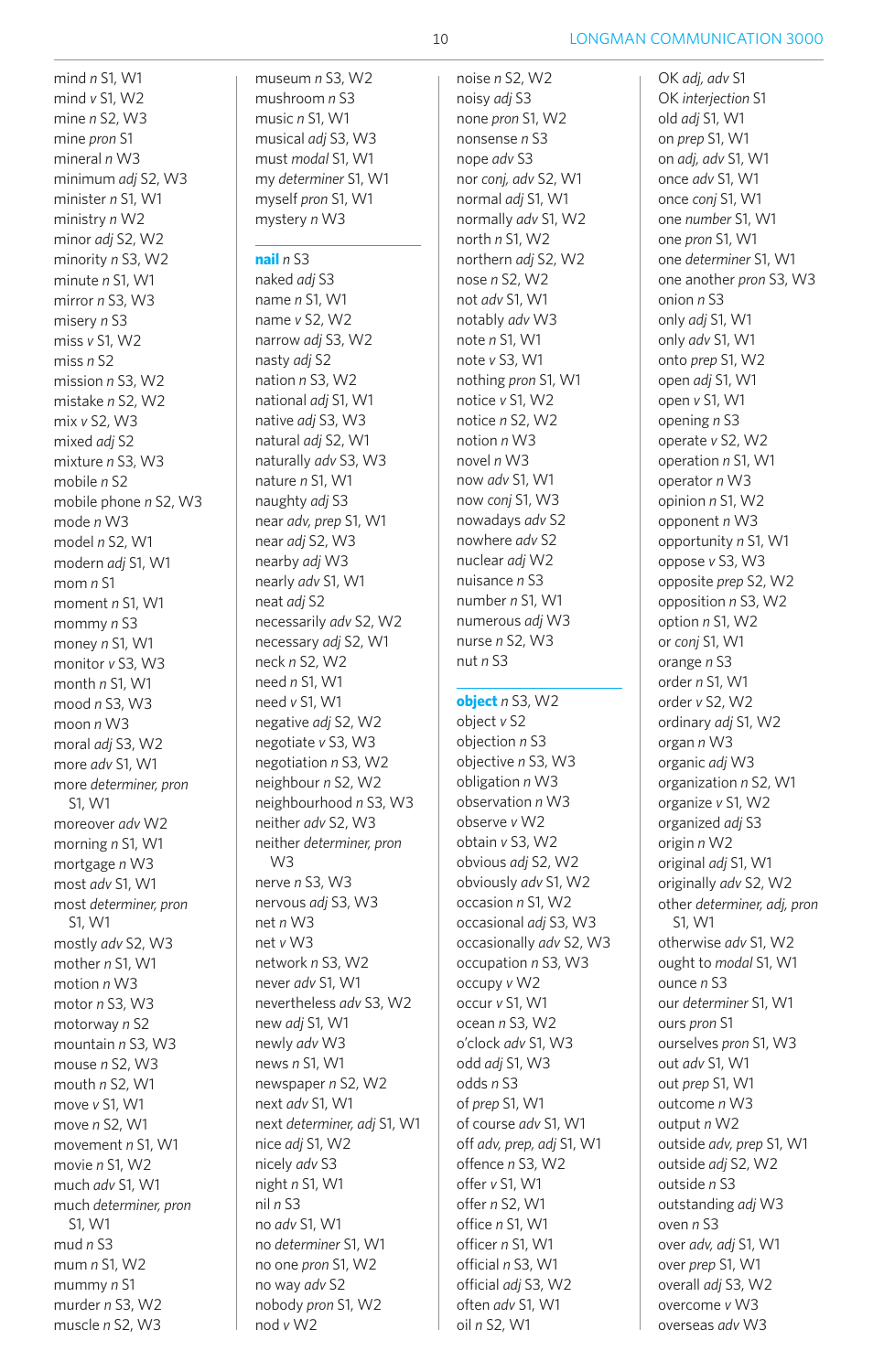overtime *n* S3 owe *v* S2, W3 own *adj, pron* S1, W1 own *v* S2, W2 owner *n* S2, W2 ownership *n* W3

#### **pace** *n* W3

pack *n* S2, W3 pack *v* S2, W3 package *n* S2, W2 packet *n* S2 pad *n* S3 page *n* S1, W1 pain *n* S2, W2 paint *n* S2, W2 paint *v* S2, W3 painting *n* S3, W2 pair *n* S2, W2 palace *n* W3 pale *adj* W3 pan *n* S3, W3 panel *n* S1, W2 panic *n* S3 pants *n* S3 paper *n* S1, W1 parcel *n* S3 pardon *interjection* S2 parent *n* S1, W1 park *n* S1, W2 park *v* S2 parking *n* S3 parliament *n* W2 part *n* S1, W1 participate *v* W3 particular *adj* S1, W1 particularly *adv* S1, W1 partly *adv* S2, W2 partner *n* S2, W2 partnership *n* W3 party *n* S1, W1 pass *v* S1, W1 pass *n* S2, W3 passage *n* W2 passenger *n* S3, W2 passion *n* W3 past *adj* S1, W1 past *n* S1, W2 past *prep, adv* S1, W2 path *n* S2, W2 patience *n* S3 patient *n* S2, W1 patient *adj* W3 pattern *n* S2, W1 pause *v* W3 pay *v* S1, W1 pay *n* S1, W2 payment *n* S2, W1 peace *n* S2, W2 peaceful *adj* S3 peak *n* W3 pen *n* S2 penalty *n* W3

pencil *n* S2 penny *n* S1 pension *n* S2, W2 people *n* S1, W1 pepper *n* S3 per *prep* S3, W1 perceive *v* W3 percent *n* S3, W2 percentage *n* W3 perception *n* W3 perfect *adj* S2, W2 perfectly *adv* S2, W3 perform *v* S3, W2 performance *n* S2, W1 perhaps *adv* S1, W1 period *n* S1, W1 permanent *adj* S2, W2 permission *n* S2, W3 permit *v* W3 person *n* S1, W1 personal *adj* S1, W1 personality *n* S3, W3 personally *adv* S2 personnel *n* W3 perspective *n* W3 persuade *v* S3, W2 petrol *n* S3 phase *n* W2 philosophy *n* W3 phone *n* S1, W2 phone *v* S1 photo *n* S3, W3 photocopy *n* S3, W3 photocopy *v* S3, W3 photograph *n* S2, W2 phrase *n* S3, W3 physical *adj* S2, W1 physically *adv* S3 physics *n* S3 piano *n* S3 pick *v* S1, W1 picture *n* S1, W1 pie *n* S2 piece *n* S1, W1 pig *n* S2 pile *n* S2 pill *n* S3 pilot *n* W3 pin *n* S3 pink *adj* S2, W3 pint *n* S2 pipe *n* S2, W3 pitch *n* S3, W3 pity *n* S3 pizza *n* S2 place *n* S1, W1 place *v* S2, W1 plain *adj* S2, W3 plan *n* S1, W1 plan *v* S1, W1 plane *n* S2, W2 planet *n* W3 plant *n* S2, W1

plastic *n* S2, W2 plate *n* S2, W2 platform *n* S3, W3 play *v* S1, W1 play *n* S1, W2 player *n* S2, W1 pleasant *adj* S3, W3 please *interjection* S1, W2 please *v* W3 pleased *adj* S2, W3 pleasure *n* S2, W2 plenty *pron* S1, W1 plot *n* W3 plug *n* S3 plus *prep* S1, W2 pocket *n* S2, W2 poem *n* S3, W3 poet *n* W3 poetry *n* W3 point *n* S1, W1 point *v* S2, W2 pole *n* W3 police *n* S1, W1 policeman *n* S2, W3 policy *n* S3, W1 polite *adj* S3 political *adj* S2, W1 politician *n* W2 politics *n* S2, W2 poll *n* W3 pollution *n* W2 pond *n* S3 pool *n* S2, W2 poor *adj* S1, W1 pop *n* S3, W3 pop *v* S2 popular *adj* S2, W1 population *n* S2, W1 port *n* W2 pose *v* W3 position *n* S1, W1 positive *adj* S2, W2 possess *v* W3 possession *n* W3 possibility *n* S2, W2 possible *adj* S1, W1 possibly *adv* S1, W2 post *n* S2, W2 post *v* S3 post office *n* S3 poster *n* S3 pot *n* S2, W3 potato *n* S2 potential *adj* S3, W2 potential *n* W3 pound *n* S1, W2 pour *v* S2, W3 poverty *n* W3 power *n* S1, W1 powerful *adj* S3, W2 practical *adj* S3, W2 practically *adv* S3 practice *n* S2, W1

practise *v* S3, W3 praise *n* W3 pray *v* S3, W3 prayer *n* S3, W3 precise *adj* W3 precisely *adv* S2, W3 predict *v* W3 prefer *v* S2, W2 preference *n* W3 pregnant *adj* S3 premise *n* W3 preparation *n* S3, W3 prepare *v* S1, W1 prepared *adj* S2 presence *n* S3, W2 present *adj* S2, W2 present *n* S2, W3 present *v* S2, W1 presentation *n* S2, W3 preserve *v* W3 president *n* S2, W2 press *n* S2, W2 press *v* S1, W2 pressure *n* S1, W1 presumably *adv* S1, W3 presume *v* S3 pretend *v* S2, W3 pretty *adj* S2, W3 pretty *adv* S1, W3 prevent *v* S2, W1 previous *adj* S1, W1 previously *adv* S3, W2 price *n* S1, W1 pride *n* S3, W3 priest *n* W3 primarily *adv* W3 primary *adj* S2, W2 prince *n* W3 princess *n* W3 principal *adj* W2 principle *n* S2, W1 print *v* S2, W3 print *n* W3 printer *n* S3, W3 prior *adj* W3 priority *n* S2, W2 prison *n* S2, W2 prisoner *n* S3, W2 private *adj* S1, W1 privilege *n* W3 prize *n* S2, W2 probably *adv* S1, W1 problem *n* S1, W1 procedure *n* S2, W2 proceed *v* S3, W3 proceeding *n* W2 process *n* S1, W1 produce *v* S1, W1 producer *n* W3 product *n* S1, W1 production *n* S1, W1 profession *n* W3 professional *adj* S2, W1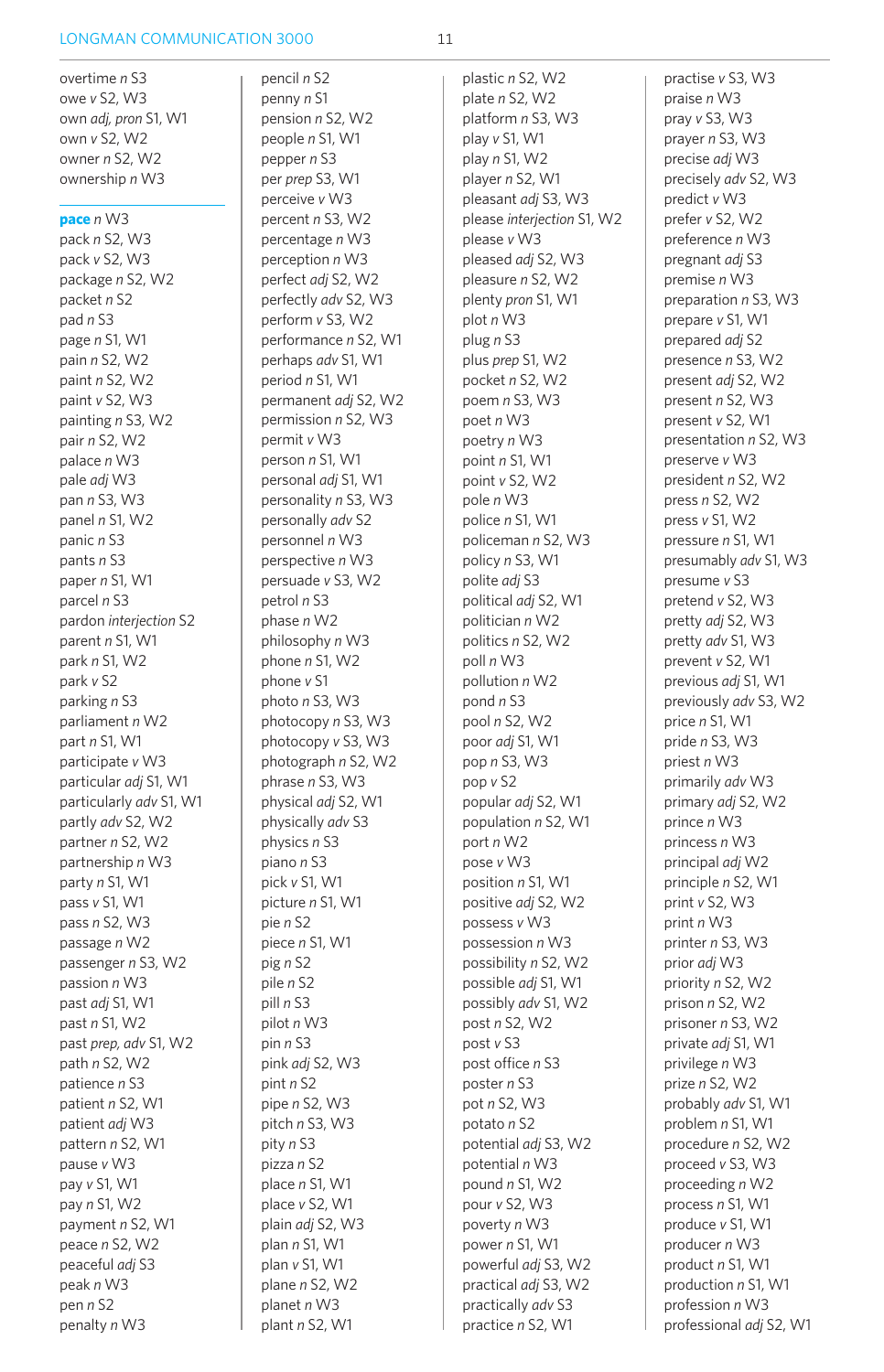professional *n* W3 professor *n* S3, W3 profile *n* W3 profit *n* S1, W1 program *n* W1 programme *n* S1, W1 progress *n* S2, W2 project *n* S1, W1 promise *v* S2, W2 promise *n* S3, W2 promote *v* S3, W2 promotion *n* S3, W3 prompt *adj* W3 proof *n* S3, W3 proper *adj* S1, W2 properly *adv* S1, W2 property *n* S2, W1 proportion *n* S2, W2 proposal *n* S2, W1 propose *v* S2, W2 proposed *adj* W3 prosecution *n* W3 prospect *n* W2 protect *v* S2, W2 protection *n* S2, W2 protest *n* W3 proud *adj* S2, W3 prove *v* S2, W1 provide *v* S1, W1 provided *conj* S3, W2 providing *conj* S2 provision *n* S3, W1 psychological *adj* W3 psychology *n* W3 pub *n* S2, W3 public *adj* S1, W1 public *n* S2, W2 publication *n* W2 publicity *n* S3, W3 publish *v* S3, W1 publisher *n* W3 pudding *n* S3 pull *v* S1, W1 punch *v* S3 punishment *n* W3 pupil *n* S2, W1 purchase *n* W3 purchase *v* W3 pure *adj* S3, W3 purely *adv* S3, W3 purple *adj* S3 purpose *n* S2, W2 purse *n* S3 pursue *v* S3, W2 push *v* S1, W2 put *v* S1, W1

# **qualification** *n* W3

qualify *v* S3, W3 quality *n* S1, W1 quantity *n* S3, W2 quarter *n* S1, W2 queen *n* S2, W2

question *n* S1, W1 question *v* S2, W3 queue *n* S3 quick *adj* S1, W2 quick *adv* S3 quickly *adv* S1, W1 quid *n* S2 quiet *adj* S2, W2 quietly *adv* S3, W3 quit *v* S3 quite *predeterminer, adv*  S1, W1 quote *v* S2, W3 quote *n* S2

**race** *n* S2, W2 racing *n* S3 radical *adj* W3 radio *n* S1, W2 rail *n* S2, W2 railway *n* S2, W2 rain *n* S2, W2 rain *v* S3 raise *v* S1, W1 range *n* S1, W1 range *v* W3 rank *n* W3 rapid *adj* W3 rapidly *adv* W3 rare *adj* S3, W2 rarely *adv* W2 rate *n* S1, W1 rather *predeterminer, adv*  S1, W1 ratio *n* W3 raw *adj* W3 reach *v* S1, W1 react *v* S3, W3 reaction *n* S2, W2 read *v* S1, W1 reader *n* S3, W2 readily *adv* W3 reading *n* W2 ready *adj* S1, W2 real *adj* S1, W1 realistic *adj* S3 reality *n* S2, W2 realize *v* S1, W1 really *adv* S1, W1 reason *n* S1, W1 reasonable *adj* S1, W2 reasonably *adv* S2, W3 recall *v* S3, W2 receipt *n* S2 receive *v* S1, W1 recent *adj* S2, W1 recently *adv* S1, W1 reception *n* W3 recipe *n* S3 reckon *v* S1, W3 recognition *n* S3, W2 recognize *v* S1, W1 recommend *v* S2, W2

recommendation *n* S3,  $M3$ record *n* S1, W1 record *v* S3, W2 recording *n* W3 recover *v* W2 recovery *n* W3 red *adj* S1, W1 reduce *v* S1, W1 reduction *n* S3, W2 refer *v* S1, W1 reference *n* S2, W1 reflect *v* S2, W1 reflection *n* W3 reform *n* W2 refrigerator *n* S3 refuse *v* S2, W1 regard *n* S3 regard *v* S2, W1 regime *n* W2 region *n* S1, W1 regional *adj* S1, W2 register *v* S3, W3 registration *n* S3 regret *v* W3 regular *adj* S2, W2 regularly *adv* S3, W3 regulation *n* S2, W2 reinforce *v* W3 reject *v* S3, W2 relate *v* S2, W1 related *adj* S2, W3 relation *n* S2, W1 relationship *n* S1, W1 relative *adj* W2 relative *n* S3, W3 relatively *adv* S2, W2 relax *v* S3, W3 release *v* S2, W2 release *n* S3, W2 relevant *adj* S2, W2 relief *n* S2, W2 relieve *v* S3 religion *n* S2, W2 religious *adj* S2, W2 rely *v* S3, W2 remain *v* S1, W1 remaining *adj* W2 remains *n* W3 remark *n* W3 remarkable *adj* W3 remember *v* S1, W1 remind *v* S1, W2 remote *adj* W3 remove *v* S2, W1 rent *n* S2, W3 rent *v* S2, W3 repair *n* W3 repair *v* S3 repeat *v* S2, W2 replace *v* S2, W1 replacement *n* W3 reply *n* S3, W3

12 LONGMAN COMMUNICATION 3000

reply *v* W2 report *n* S2, W1 report *v* S2, W1 reporter *n* S3 represent *v* S2, W1 representation *n* S3, W2 representative *n* S3, W2 republic *n* W2 reputation *n* W3 request *n* S3, W2 require *v* S1, W1 requirement *n* S2, W2 rescue *v* S3, W3 research *n* S2, W1 reserve *n* S3 reserve *v* W3 resident *n* S3, W3 residential *adj* W3 resign *v* W3 resignation *n* W3 resist *v* W3 resistance *n* S3, W3 resolution *n* W3 resolve *v* W3 resort *n* W3 resource *n* S2, W1 respect *n* S1, W1 respectively *adv* W3 respond *v* S2, W2 response *n* S1, W1 responsibility *n* S2, W1 responsible *adj* S2, W2 rest *n* S1, W1 rest *v* S3, W3 restaurant *n* S2, W2 restore *v* W3 restrict *v* W3 restriction *n* W3 result *n* S1, W1 result *v* W2 retain *v* W2 retire *v* S2, W3 retirement *n* S3, W3 return *v* S2, W1 return *n* S2, W2 reveal *v* W1 revenue *n* W2 reverse *v* W3 review *n* S2, W2 review *v* S3, W3 revolution *n* S3, W2 reward *n* W3 rhythm *n* W3 rice *n* S3 rich *adj* S2, W2 rid *adj* S1 ride *v* S2, W2 ride *n* S3 ridiculous *adj* S2 right *adj* S1, W1 right *adv* S1, W1 right *n* S1, W1 right *interjection* S2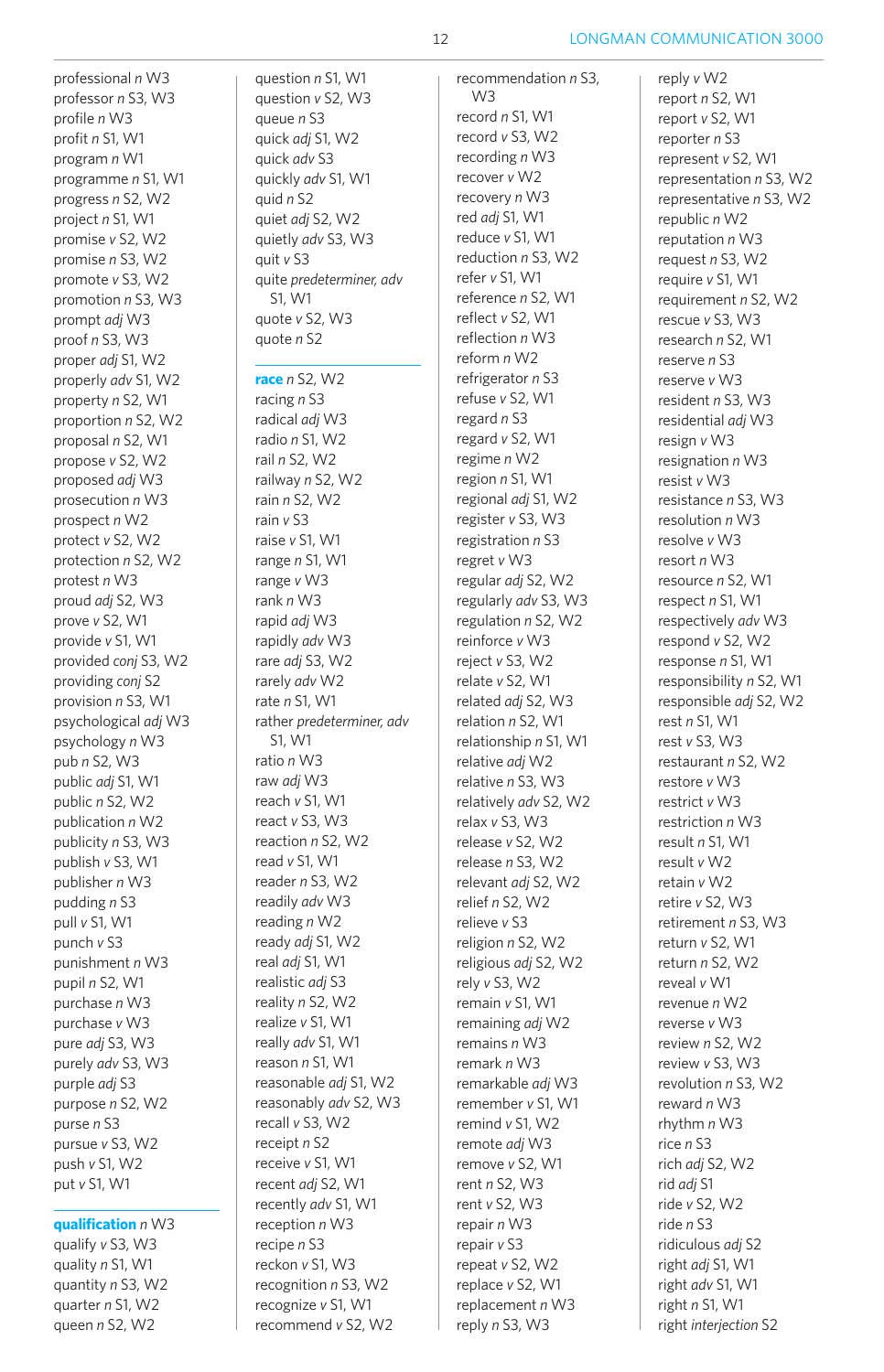ring *n* S1, W2 ring *v* S1, W2 rip *v* S3 rise *v* S2, W1 rise *n* S3, W2 risk *n* S2, W1 rival *n* W3 river *n* S2, W2 road *n* S1, W1 rob *v* S3 rock *n* S2, W2 role *n* S2, W1 roll *v* S1, W2 roof *n* S2, W2 room *n* S1, W1 root *n* S2, W2 rope *n* S3, W3 rough *adj* S2, W3 roughly *adv* S2 round *adj* S1, W2 round *adv, prep* S2, W2 round *n* W3 route *n* S3, W2 routine *n* W3 row *n* S2, W2 royal *adj* S3, W1 rub *v* S2 rubber *n* S3 rubbish *n* S2 rude *adj* S3 ruin *v* S3 rule *n* S1, W1 rule *v* W2 run *v* S1, W1 rural *adj* W2 rush *v* S2, W3

**sack** *n* S3

sad *adj* S2, W3 safe *adj* S2, W2 safety *n* S2, W2 sail *v* S3 sake *n* S2, W3 salad *n* S2 salary *n* S2, W3 sale *n* S1, W1 salt *n* S2, W3 same *adv* S1, W1 same *adj* S1, W1 same *pron* S1, W1 sample *n* S3, W2 sand *n* S3, W3 sandwich *n* S2 satellite *n* W3 satisfaction *n* W3 satisfied *adj* S3 satisfy *v* S3, W2 sauce *n* S3 sausage *n* S3 save *v* S1, W1 saving *n* S3, W3 say *v* S1, W1 scale *n* S2, W2

scared *adj* S3 scene *n* S2, W2 schedule *n* S2, W3 schedule *v* S3 scheme *n* S2, W1 school *n* S1, W1 science *n* S1, W1 scientific *adj* S3, W2 scientist *n* S3, W2 scope *n* W3 score *n* S2, W2 score *v* S3, W2 scratch *v* S3 scream *v* S3 screen *n* S2, W2 screw *n* S3 script *n* S3 sea *n* S2, W1 seal *n* S3 search *n* S3, W2 search *v* W3 season *n* S2, W1 seat *n* S2, W1 second *number* S1, W1 second *n* S1, W2 secondary *adj* S3, W2 secondly *adv* S3 secret *adj* S3, W2 secret *n* S3, W3 secretary *n* S2, W1 section *n* S1, W1 sector *n* W1 secure *adj* S3, W3 secure *v* W3 security *n* W1 see *v* S1, W1 seed *n* S3, W3 seek *v* S2, W1 seem *v* S1, W1 seize *v* W3 select *v* S2, W2 selection *n* S3, W2 self *n* S2, W3 sell *v* S1, W1 send *v* S1, W1 senior *adj* W2 sense *n* S1, W1 sensible *adj* S3, W3 sensitive *adj* S3, W3 sentence *n* S1, W2 separate *adj* S2, W2 separate *v* S2, W2 sequence *n* W2 series *n* S2, W1 serious *adj* S1, W1 seriously *adv* S2, W2 servant *n* W2 serve *v* S1, W1 service *n* S1, W1 session *n* S2, W2 set *n* S1, W1 set *v* S1, W1 setting *n* W2

settle *v* S2, W2 settlement *n* W2 several *determiner, pron*  S1, W1 severe *adj* S3, W3 sew *v* S3 sex *n* S1, W2 sexual *adj* S3, W2 shadow *n* S3, W2 shake *v* S3, W2 shall *modal* S1, W1 shame *n* S2 shape *n* S2, W2 share *n* S1, W1 share *v* S1, W1 sharp *adj* S3, W2 sharply *adv* W3 shave *v* S3 she *pron* S1, W1 shed *n* S3 sheep *n* S2, W3 sheet *n* S1, W2 shelf *n* S3, W3 shell *n* S3, W3 shelter *n* W3 shift *v* S3, W3 shine *v* S3 ship *n* S2, W2 shirt *n* S2, W3 shock *n* S2, W2 shocked *adj* S3 shocking *adj* S3 shoe *n* S1, W3 shoot *v* S2, W2 shop *n* S1, W1 shopping *n* S2, W3 short *adj* S1, W1 shortly *adv* S3, W3 shot *n* S2, W2 should *modal* S1, W1 shoulder *n* S2, W2 shout *v* S2, W2 shove *v* S3 show *n* S1, W1 show *v* S1, W1 shower *n* S2 shrug *v* W3 shut *v* S1, W2 sick *adj* S1, W3 side *n* S1, W1 sight *n* S2, W2 sign *n* S3, W2 sign *v* S2, W2 signal *n* S2, W2 signature *n* S3 significance *n* W2 significant *adj* S2, W1 significantly *adv* S3, W2 silence *n* W2 silent *adj* W3 silly *adj* S2 silver *n* S3 similar *adj* S1, W1

similarly *adv* W3 simple *adj* S1, W1 simply *adv* S1, W1 sin *n* S2 since *prep, conj, adv* S1, W1 sing *v* S1, W2 singer *n* S3 single *adj* S1, W1 sink *n* S3 sink *v* W3 sir *n* S1, W3 sister *n* S1, W1 sit *v* S1, W1 site *n* S1, W2 situation *n* S1, W1 size *n* S1, W1 skill *n* S2, W1 skin *n* S2, W2 skirt *n* S3 sky *n* S2, W2 sleep *v* S1, W2 sleep *n* S2, W3 slice *n* S3 slide *v* S3, W3 slide *n* S3 slight *adj* S2, W3 slightly *adv* S1, W2 slim *adj* S3 slip *v* S3, W2 slip *n* S3 slope *n* W3 slow *adj* S2, W2 slow *v* S3, W2 slowly *adv* S3, W2 small *adj* S1, W1 smart *adj* S2, W2 smell *n* S2, W3 smell *v* S2, W3 smile *n* S2, W2 smile *v* S3, W1 smoke *n* S3, W3 smoke *v* S2, W2 smoking *n* S2 smooth *adj* W3 snap *v* W3 snow *n* S2, W3 so *adv* S1, W1 so *conj* S1, W3 soap *n* S3 so-called *adj* W3 social *adj* S1, W1 society *n* S1, W1 sock *n* S3 soft *adj* S2, W2 software *n* S3, W2 soil *n* W2 soldier *n* S3, W2 sole *adj* W3 solicitor *n* S3, W2 solid *adj* S3, W3 solution *n* S2, W1 solve *v* S2, W3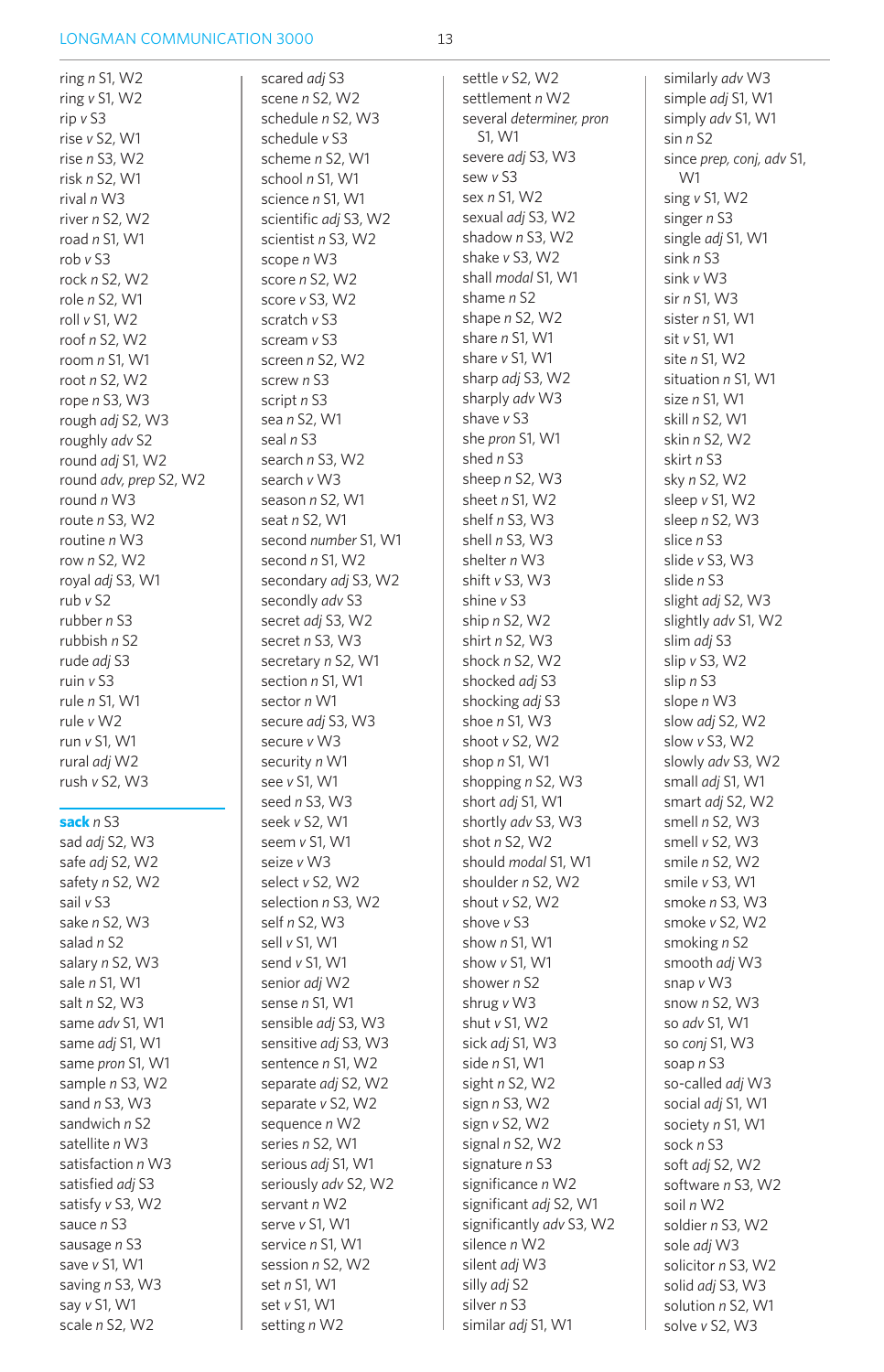some *determiner* S1, W1 some *pron* S1, W1 some *adv* S1, W1 somebody *pron* S1, W3 somehow *adv* S2, W2 someone *pron* S1, W1 something *pron* S1, W1 sometimes *adv* S1, W1 somewhat *adv* S3, W2 somewhere *adv* S1, W2 son *n* S1, W1 song *n* S1, W2 soon *adv* S1, W1 sore *adj* S3 sorry *adj* S1, W2 sort *n* S1, W1 sort *v* S1, W3 soul *n* S3, W3 sound *n* S1, W1 sound *v* S1, W2 sound *adj* W3 soup *n* S3 source *n* S2, W1 south *n* S1, W2 southern *adj* S2, W2 space *n* S1, W1 spare *adj* S2 spare *v* S3 speak *v* S1, W1 speaker *n* S2, W2 special *adj* S1, W1 specialist *n* S3, W3 species *n* W2 specific *adj* S1, W1 specifically *adv* S2, W3 specify *v* W3 speech *n* S2, W2 speed *n* S2, W1 spell *v* S2 spelling *n* S2 spend *v* S1, W1 spill *v* S3 spin *v* S3 spirit *n* S2, W2 spiritual *adj* W3 spite *n* W3 split *v* S2, W3 spoil *v* S3 spokesman *n* W2 spoon *n* S3 sport *n* S2, W2 spot *n* S2, W2 spot *v* S3 spray *v* S3 spread *v* S2, W2 spring *n* S2, W2 squad *n* W3 square *adj* S2, W3 square *n* S2, W3 squeeze *v* S3 stable *adj* W3

staff *n* S2, W2 stage *n* S1, W1 stair *n* S2, W3 stake *n* W3 stall *n* S3 stamp *v* S1, W1 stamp *n* S2 stand *v* S1, W1 standard *adj* S2, W2 standard *n* S2, W2 star *n* S2, W2 stare *v* S3, W2 start *v* S1, W1 start *n* S1, W2 starve *v* S3 state *n* S1, W2 state *v* S3, W2 statement *n* S2, W1 station *n* S1, W1 statistic *n* S2, W3 status *n* W2 stay *n* S3 stay *v* S1, W1 steady *adj* W3 steak *n* S3 steal *v* S3, W3 steam *n* W3 steel *n* S3, W3 steep *adj* S3 step *n* S2, W1 step *v* S3, W3 stick *v* S1, W3 stick *n* S3 stiff *adj* S3 still *adv* S1, W1 still *adj* S3 stir *v* S3, W3 stock *n* S2, W2 stomach *n* S3, W3 stone *n* S2, W1 stop *v* S1, W1 stop *n* S2, W3 storage *n* W3 store *n* S1, W1 store *v* S3, W3 storm *n* W3 story *n* S1, W1 straight *adv* S1, W2 straight *adj* S2, W3 straightforward *adj* S3 strain *n* W3 strange *adj* S2, W2 stranger *n* S2, W2 strategic *adj* W3 strategy *n* W2 straw *n* S3 strawberry *n* S3 stream *n* W3 street *n* S1, W1 strength *n* S2, W2 strengthen *v* W3 stress *n* S3, W3 stress *v* S3, W3 stretch *v* S3, W3 strict *adj* S3

strike *n* S3, W2 strike *v* S3, W3 string *n* S3, W2 strip *n* W3 stroke *n* S3 strong *adj* S1, W1 strongly *adv* S3 structure *n* S3, W2 struggle *n* S3, W3 struggle *v* W3 student *n* S1, W1 studio *n* S3, W2 study *n* S2, W3 study *v* S2, W2 stuff *n* S1, W3 stupid *adj* S1, W3 style *n* S2, W1 subject *n* S2, W1 submit *v* S3, W3 subsequent *adj* W2 subsequently *adv* W3 substance *n* W3 substantial *adj* S3, W2 succeed *v* S3, W2 success *n* S1, W1 successful *adj* S2, W1 successfully *adv* W3 such *determiner, predeterminer, pron*  S1, W1 suck *v* S3 sudden *adj* S2, W3 suddenly *adv* S1, W1 suffer *v* S1, W1 sufficient *adj* S2, W2 sugar *n* S2, W3 suggest *v* S1, W1 suggestion *n* S1, W2 suit *n* S2, W3 suit *v* S3, W3 suitable *adj* S3, W2 sum *n* S2, W2 summer *n* S1, W1 sun *n* S2, W1 super *adj* S2 supermarket *n* S3 supper *n* S3 supply *n* S2, W2 supply *v* S3, W2 support *n* S1, W1 support *v* S1, W2 supporter *n* S3, W2 suppose *v* S1, W1 sure *adj* S1, W1 sure *adv* S3 surely *adv* S1, W2 surface *n* S3, W1 surgery *n* S2, W2 surprise *n* S3, W2 surprised *adj* S2, W2 surprising *adj* S3, W3 surprisingly *adv* W3 surround *v* W2

# survey *n* S2, W2 14 LONGMAN COMMUNICATION 3000

survival *n* W3 survive *v* S2, W2 suspect *v* S2, W3 suspicion *n* W3

suspicious *adj* S3 sustain *v* W3 swap *v* S3 swear *v* S2 sweep *v* W3 sweet *adj* S2, W3 sweet *n* S2 swim *v* S3 swimming *n* S2 swing *v* W3 switch *v* S2, W3 switch *n* S3 symbol *n* W3 sympathy *n* W3 system *n* S1, W1 **table** *n* S1, W1 tablet *n* S3 tackle *v* S3, W3 tail *n* S2, W3 take *v* S1, W1 tale *n* W3 talent *n* W3 talk *n* S1, W1 talk *v* S1, W1 tall *adj* S2, W2 tank *n* S2, W2 tap *n* S3 tape *n* S3, W3 target *n* S2, W2 task *n* S2, W1 taste *n* S2, W2 taste *v* S2 tax *n* S1, W1 taxi *n* S3 tea *n* S1, W2 teach *v* S1, W2 teacher *n* S1, W1 teaching *n* S2, W2 team *n* S1, W1 tear *n* S3, W3 tear *v* S2, W3 technical *adj* S2, W2 technique *n* S3, W1 technology *n* S2, W1 telephone *n* S1, W2 television *n* S1, W1 tell *v* S1, W1 telly *n* S2 temperature *n* S2, W2 temporary *adj* S3, W3 tend *v* S1, W1 tendency *n* S3, W3 tennis *n* S3, W3 tension *n* W2 tent *n* S3 term *n* S1, W1 terrible *adj* S1, W3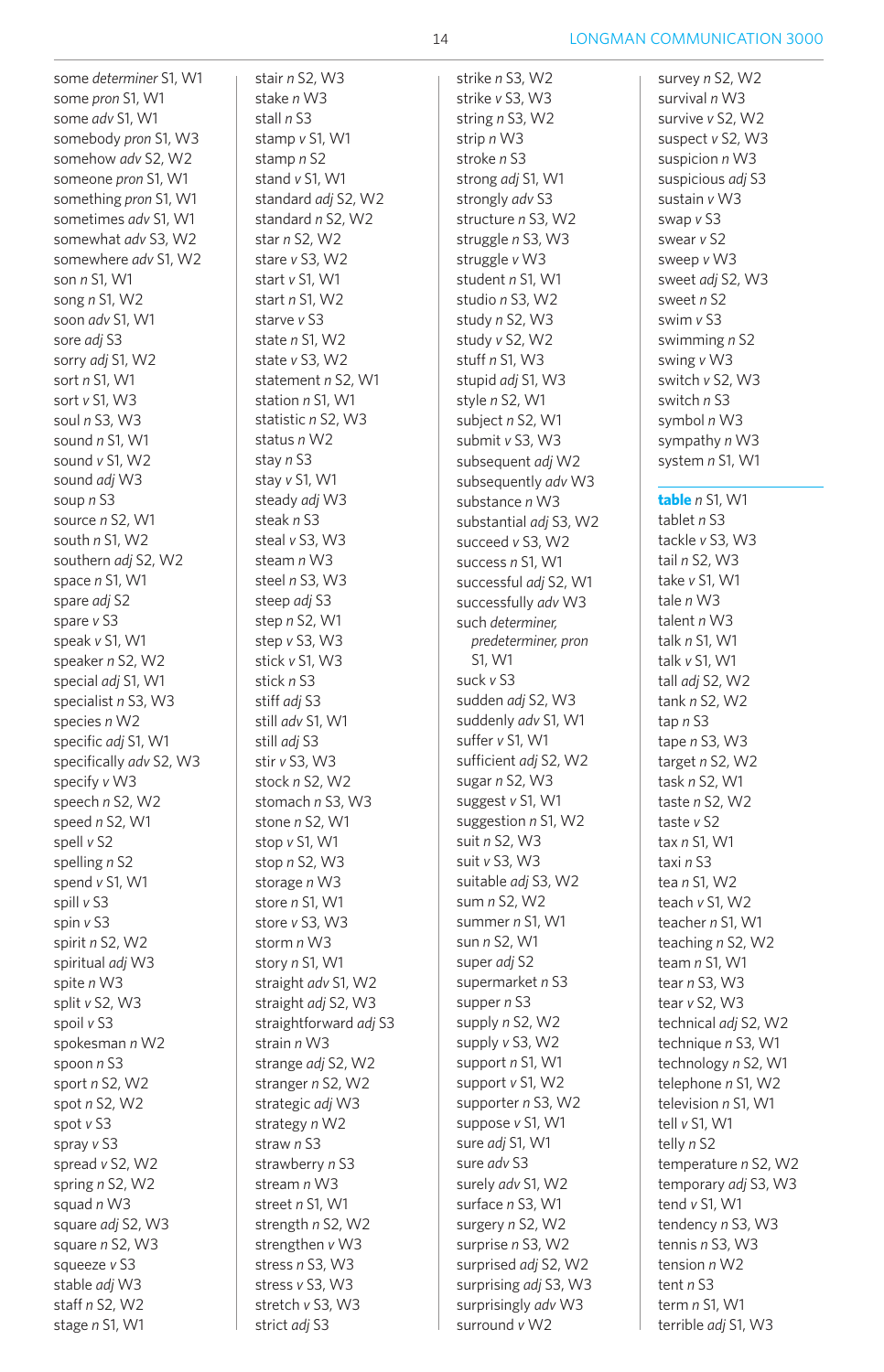terribly *adv* S2 territory *n* W2 terror *n* W3 terrorist *n* W3 test *n* S1, W1 test *v* S3, W2 text *n* S2, W1 text *v* S2 than *conj, prep* S1, W1 thank *v* S1, W2 thanks *interjection* S1 thanks *n* W3 that *adv* S1, W2 that *determiner, pron* S1, **\A/1** that *conj* S1, W1 the *definite article, determiner* S1, W1 theatre *n* S2, W2 their *determiner* S1, W1 theirs *pron* S3 them *pron* S1, W1 theme *n* S2, W2 themselves *pron* S1, W1 then *adv* S1, W1 theoretical *adj* W3 theory *n* S2, W1 there *adv* S1, W1 there *pron* S1, W1 therefore *adv* S1, W1 they *pron* S1, W1 thick *adj* S2, W2 thin *adj* S2, W2 thing *n* S1, W1 think *v* S1, W1 this *determiner, pron* S1, W1 though *adv* S1 though *conj* S1, W1 thought *n* S1, W1 threat *n* S3, W2 threaten *v* S3, W2 three *number* S1 throat *n* S3, W3 through *prep, adv* S1, W1 throughout *prep, adv*  S2, W1 throw *v* S1, W1 thus *adv* W1 ticket *n* S1, W2 tidy *adj* S3 tie *v* S2, W3 tie *n* S3, W3 tight *adj* S2, W3 tile *n* S3 till *prep, conj* S1 time *n* S1, W1 tin *n* S2 tiny *adj* S2, W2 tip *n* S2, W3 tip *v* S3 tired *adj* S1, W2

title *n* S3, W1

to S1, W1 to *prep* S1, W1 toast *n* S3 today *adv* S1, W1 toe *n* S3 together *adv* S1, W1 toilet *n* S2 tomato *n* S2 tomorrow *adv* S1, W2 ton *n* S3 tone *n* S3, W2 tongue *n* S3, W3 tonight *adv* S1, W2 too *adv* S1, W1 tool *n* S2, W2 tooth *n* S2, W2 top *adj* S1, W1 top *n* S1, W2 topic *n* S3, W2 total *adj* S1, W1 total *n* S2, W2 totally *adv* S1, W2 touch *n* S2, W2 touch *v* S2, W2 tough *adj* S2, W2 tour *n* S3, W2 tourist *n* W3 towards *prep* S1, W1 towel *n* S3 tower *n* S3, W3 town *n* S1, W1 toy *n* S3 track *n* S2, W2 trade *n* S3, W1 trade *v* S3, W2 tradition *n* S2, W2 traditional *adj* S3, W1 traffic *n* S1, W2 trailer *n* S3 train *n* S1, W2 train *v* S1, W2 trainer *n* S3 training *n* S2, W1 transaction *n* S3, W3 transfer *v* S3, W2 transfer *n* W2 transform *v* W3 transition *n* W3 translate *v* S3 transport *n* S2, W2 transportation *n* W3 trash *n* S3 travel *n* S2, W2 travel *v* S2, W2 tray *n* S3 treat *n* S3 treat *v* S2, W1 treatment *n* S2, W1 treaty *n* W2 tree *n* S1, W1 tremendous *adj* S2 trend *n* S3, W2 trial *n* S3, W2

trick *n* S3 tricky *adj* S3 trip *n* S2, W2 troop *n* W2 trouble *n* S1, W2 trousers *n* S2 truck *n* S2, W3 true *adj* S1, W1 truly *adv* W3 trust *n* S1, W2 trust *v* S2, W3 truth *n* S1, W2 try *n* S3 try *v* S1, W1 tube *n* S3, W3 tune *n* S3 tunnel *n* W3 turn *n* S1, W1 turn *v* S1, W1 TV *n* S2, W2 twice *adv, predeterminer*  S2, W2 twist *v* S3 type *n* S1, W1 typical *adj* S2, W2 tyre *n* S3 **ugly** *adj* S3 ultimate *adj* W3 ultimately *adv* W3 unable *adj* W2 unbelievable *adj* S3 uncle *n* S2, W3 under *prep, adv* S1, W1 underneath *prep, adv* S2 understand *v* S1, W1 understanding *n* W3 undertake *v* W3 unemployed *adj* S2, W3 unemployment *n* S2, W2 unfair *adj* S3 unfortunate *adj* S3 unfortunately *adv* S1, W3 unhappy *adj* S3 uniform *n* S3 union *n* S1, W1 unique *adj* S3, W2 unit *n* S2, W2 united *adj* S2, W3 unity *n* W3 universal *adj* W3 universe *n* W3 university *n* S2, W1 unknown *adj, adv* W2 unless *conj* S1, W1 unlike *prep* W3 unlikely *adj* S3, W2 until *prep, conj* S1, W1 unusual *adj* S2, W3 up *adv, prep, adj* S1, W1 upon *prep* S2, W1 upper *adj* W2 upset *adj* S2

upstairs *adv* S2 urban *adj* W2 urge *v* W3 urgent *adj* S3 us *pron* S1, W1 use *n* S1, W1 use *v* S1, W1 used *adj* S1, W2 used to *modal* S1, W2 useful *adj* S1, W1 user *n* S3, W1 usual *adj* S2, W2 usually *adv* S1, W1 **vacation** *n* S2, W3 vague *adj* S3 valley *n* S3, W3 valuable *adj* W3 value *n* S2, W1 van *n* S2, W3 variation *n* W2 variety *n* S2, W1 various *adj* S1, W1 vary *v* S3, W2 vast *adj* S3, W2 vegetable *n* S3, W3 vehicle *n* S2, W2 version *n* S2, W2 very *adv* S1, W1 very *adj* S2, W1 vet *n* S3 via *prep* W2 victim *n* S3, W2 victory *n* W2 video *n* S1, W2 view *n* S1, W1 village *n* S1, W1 violence *n* S2, W2 violent *adj* S3, W3 virtually *adv* S2, W2 virtue *n* W3 virus *n* W3 visible *adj* W3 vision *n* S3, W2 visit *v* S2, W1 visit *n* S3, W2 visitor *n* S3, W2 visual *adj* W3 vital *adj* W2 voice *n* S2, W1 volume *n* S3, W2 voluntary *adj* W3 vote *n* S2, W2 vote *v* S2, W2 vulnerable *adj* W3

upset *v* S2

**wage** *n* S2, W2 wait *v* S1, W1 wake *v* S2, W3 walk *v* S1, W1 walk *n* S2, W2 wall *n* S1, W1